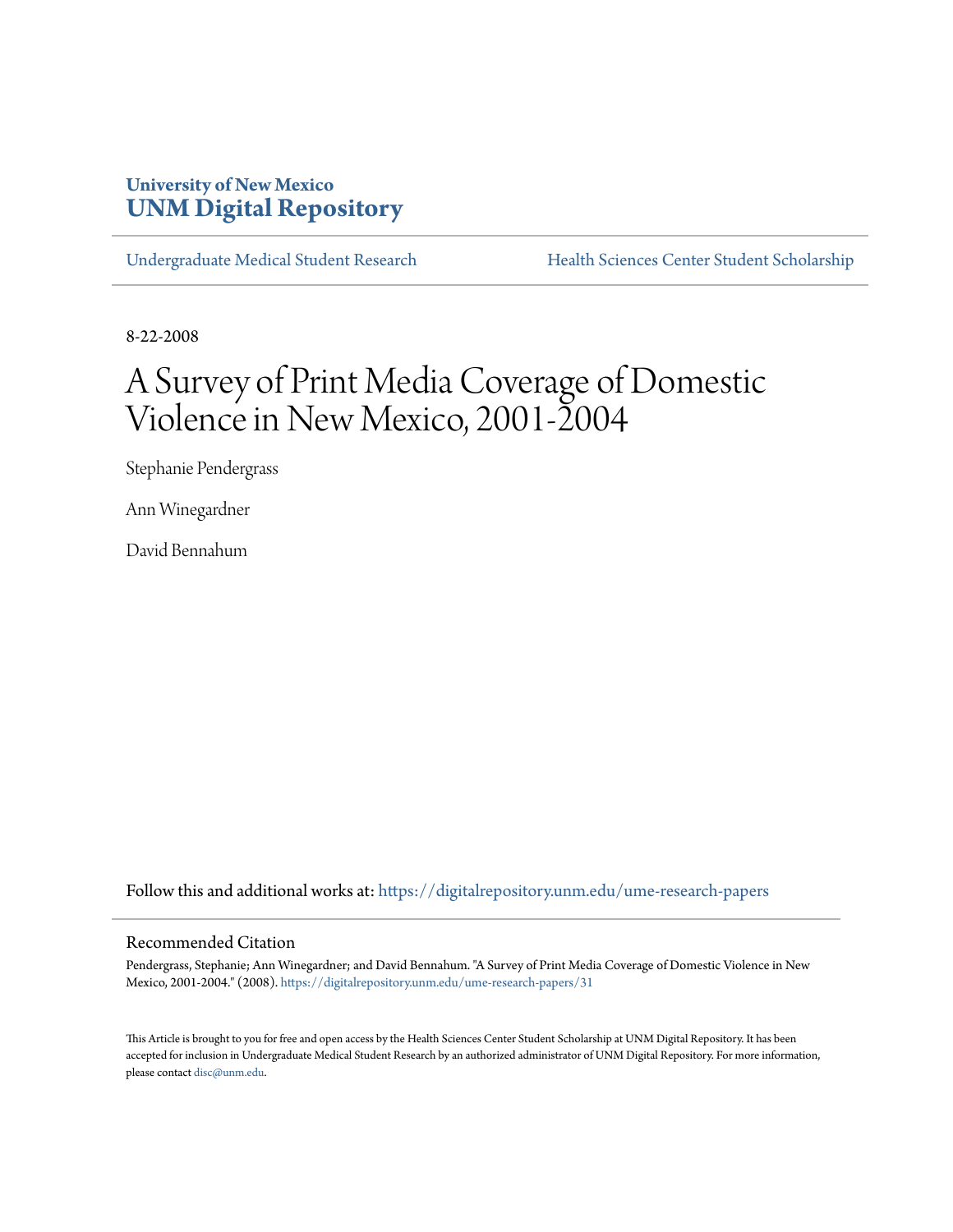# A Survey of Print Media Coverage of Domestic Violence in New Mexico, 2001-2004

Stephanie Pendergrass Class of 2008 School of Medicine University of New Mexico

Ann Winegardner Class of 2008 School of Medicine University of New Mexico

David Bennahum, M.D. (faculty advisor) Professor Emeritus of Medicine Scholar in Residence Institute for Ethics University of New Mexico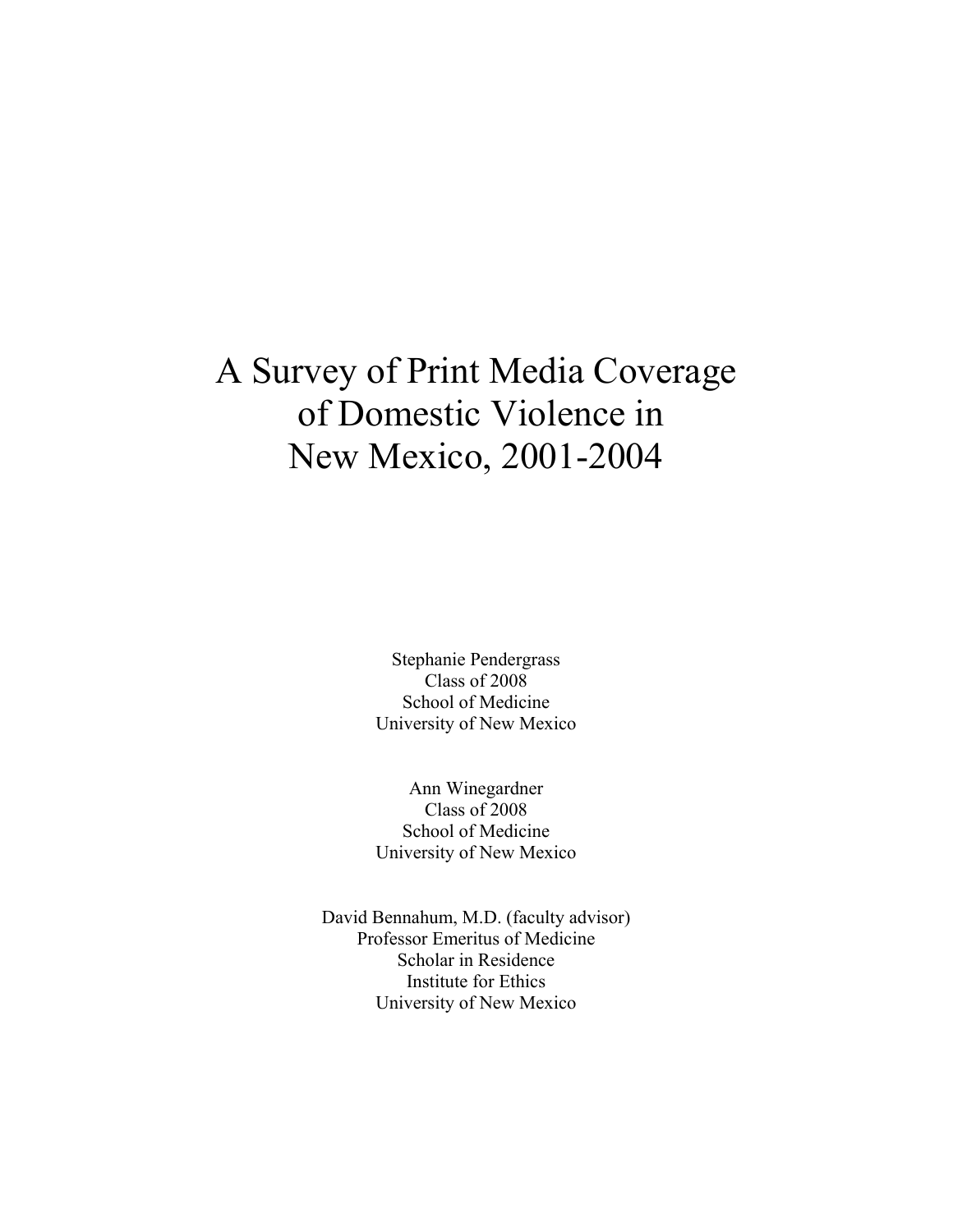## **ABSTRACT**

 Intimate partner violence has often been considered a problem best discussed within the framework of social advocacy or more recently the criminal justice system. However, it is important to realize that it is also a key public health issue to which widespread public attention must be turned in order to ameliorate its far-reaching effects. Research has shown that the public would likely be willing to provide support to domestic violence prevention programs if it were to recognize the full extent of the problem. However, it has been argued that our society has an underlying belief that intimate partner violence is a private rather than a public affair. Such a belief must be altered in order for awareness of the issue to be improved and its incidence decreased. One of the major ways people learn about social problems in which they are not intimately involved is the media, which not only provides facts but also shapes the way in which people think about or even experience such issues. Because the public tends to find newspaper articles the most credible of all sources of information, we would expect the public to be most swayed in their opinions and actions by what they read in the newspaper. We have thus attempted to determine how the Albuquerque print media has reported on intimate partner violence and whether its portrayal correlates with the actual incidence of domestic violence in Bernalillo County specifically and New Mexico generally.

 We have collected two sources of data in order to answer our primary question. Comprehensive and current data regarding the incidence of domestic violence and associated demographics and characteristics has become available from the New Mexico Interpersonal Violence Data Central Repository for the years 2001 through 2004, allowing for the analysis of trends through time. In addition, we have identified over 650 appropriate articles about intimate partner violence from the major Albuquerque newspapers for these same years and coded attribute data to allow for the identification (or not) of correlation between incidence data and newspaper data. Finally, we have calculated the number of articles about intimate partner violence per the incidence of domestic violence in order to more directly evaluate any correlation between the two.

 A qualitative analysis of our data reveals several general trends. The incidence of domestic violence has decreased while the number of newspaper articles about intimate partner violence has increased over the years 2001 to 2004. There is also an increase in the number of articles relating to intimate partner violence per the actual incidence of domestic violence over the years 2001 to 2004. This indicates that the incidence of domestic violence and its portrayal by the media are negatively correlated. However, the actual numbers of articles per incidence is very small, indicating that the public is receiving only a very small (though increasing) portion of information about this crisis.

 It is important to note, however, that correlation does not equal causation. Future research should include a more refined coding algorithm for a more thorough quantitative analysis of the data. In addition, expansion of the research parameters may allow for the clarification of these results. Ultimately, however, it does seem clear that there is some relationship between the incidence of domestic violence and the media portrayal of intimate partner violence. This indicates that further enhancement of domestic violence coverage by the media could not only increase public knowledge and opinion but may also help decrease the rates of domestic violence as well.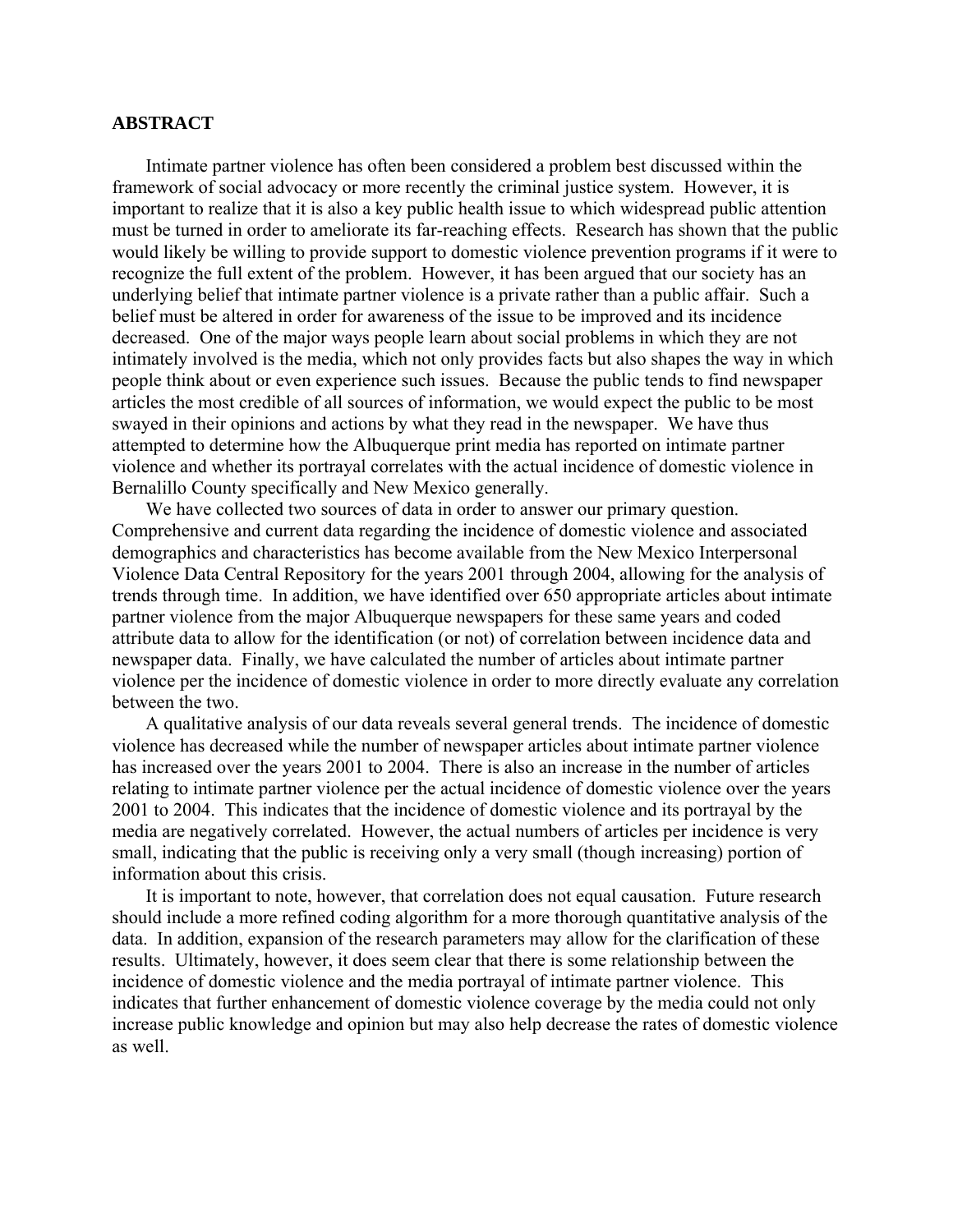### **INTRODUCTION**

 Although domestic violence has often been considered a problem best discussed within the framework of social advocacy or more recently the criminal justice system, it is important to recognize that domestic violence is also a key public health issue that has been largely underrepresented as such, both within the medical community as well as by the public at large (Gelles 2000). Yet it is essential to identify domestic violence as a significant public health concern so that widespread attention can be turned toward it, allowing for the amelioration of this problem and its far-reaching effects.

 When the public thinks of domestic violence, it tends to picture the immediate and more obvious consequences of such violence. It sees a young woman with a blackened eye or a small child with a fractured skull or a large man with a weapon standing over a crumpled body. However, in addition to these immediate and devastating effects of domestic violence, there are also many well-documented long-term health effects that contribute to its importance as a public health issue. These effects encompass the physical, sexual, and psychological health domains and include chronic pain, recurring central nervous system symptoms, gastrointestinal disorders, cardiac symptoms, sexually transmitted diseases, decreased sexual desire, chronic pelvic pain, urinary tract infections, depression, post-traumatic stress disorder, anxiety, insomnia, and suicide. In addition, victims of domestic violence consume much more medical care, including prescriptions and hospital admissions, than do the general population (Campbell 2002).

 Although there is wide disagreement on the actual numbers of people who experience domestic violence every year and throughout their lifetime, it can be definitively stated that it is a problem that affects a large portion of our population. Analysis of data gathered by the National Violence Against Women Survey and considered to be representative of the general population

- 1 -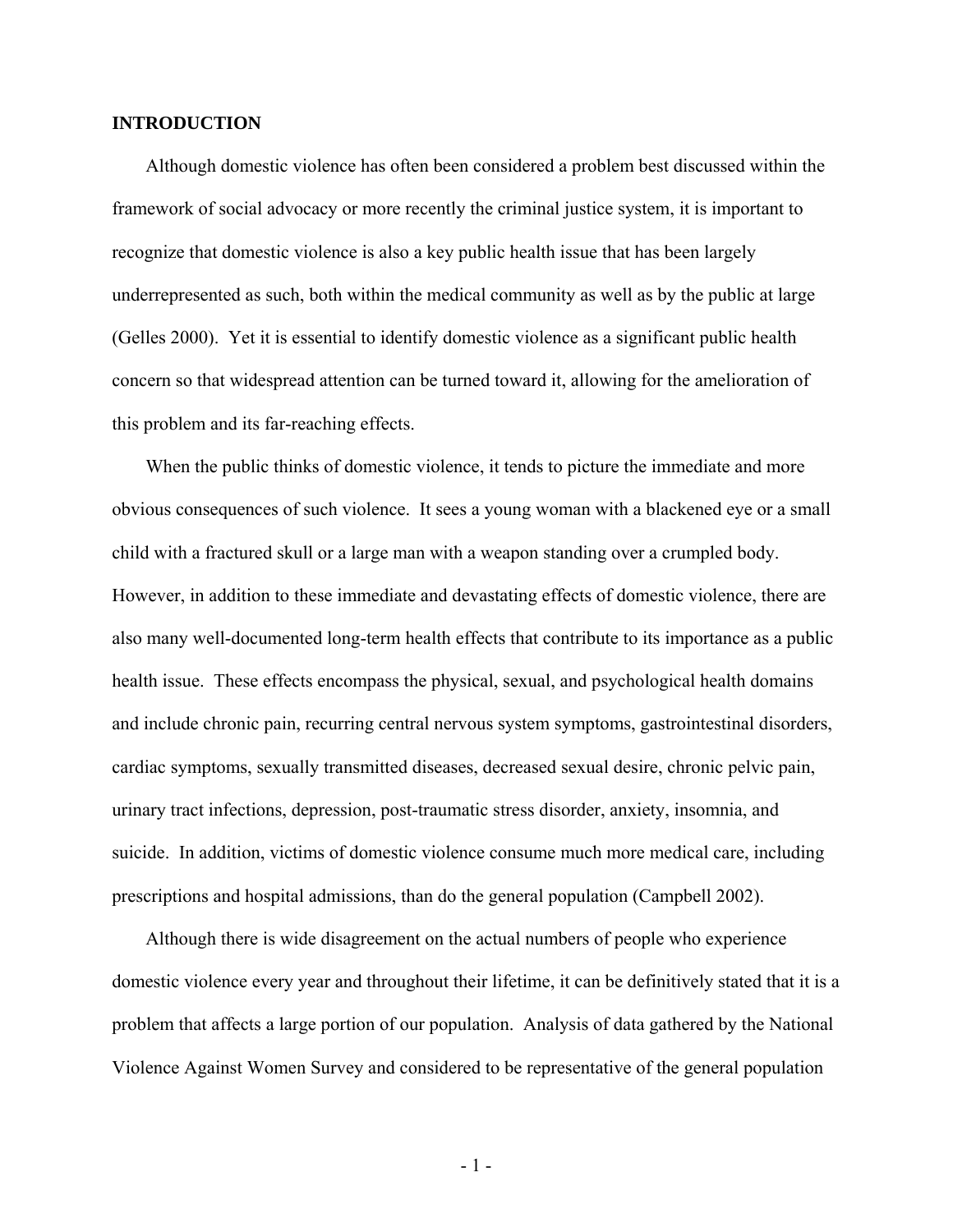of the United States indicates that almost 29% of women and 23% of men experience some form of domestic abuse within their lifetime (Coker *et al* 2002). Analysis of data gathered from health care settings indicates a 4 to 23% yearly incidence and a 33 to 39% lifetime prevalence of domestic violence (Campbell 2002). New Mexico ranks fifth in the nation as to the number of domestic violence cases and has the highest incident rate per capita (New Mexico Coalition Against Domestic Violence 2005). And yet New Mexico is one of only five states to have no mandatory reporting laws for physicians who become aware of the presence of domestic violence in a clinical setting (Houry *et al* 2002).

It is because of these long-term health effects in combination with the high prevalence of domestic violence in our society that it is so important for the public to become aware of this crisis. Only with public knowledge and support can this issue be fully addressed and overcome.

Research has shown that the public considers health maintenance and promotion, *i.e.* public health activities, at least as important as the treatment of active disease. Within this context, there is some evidence that the public would be willing to provide economic support to domestic violence prevention efforts if given the chance (Sorenson 2003). Unfortunately, it is less clear that the public actually recognizes the full extent of the problem of domestic violence. This may be for a variety of reasons, including differences between various groups (*e.g.* legal, social, medical) as to what constitutes the definition of domestic violence (Kilpatrick 2004), the scarcity of current integrated data regarding the actual incidence and prevalence of the problem (Clark & Du Mont 2003), and the lack of appropriate dissemination to the public of specific information available to the various groups. The former two of these issues require thorough investigation and agreement between agencies in order to facilitate accurate data collection and analysis as to the true scope of the problem of domestic violence.

 $-2-$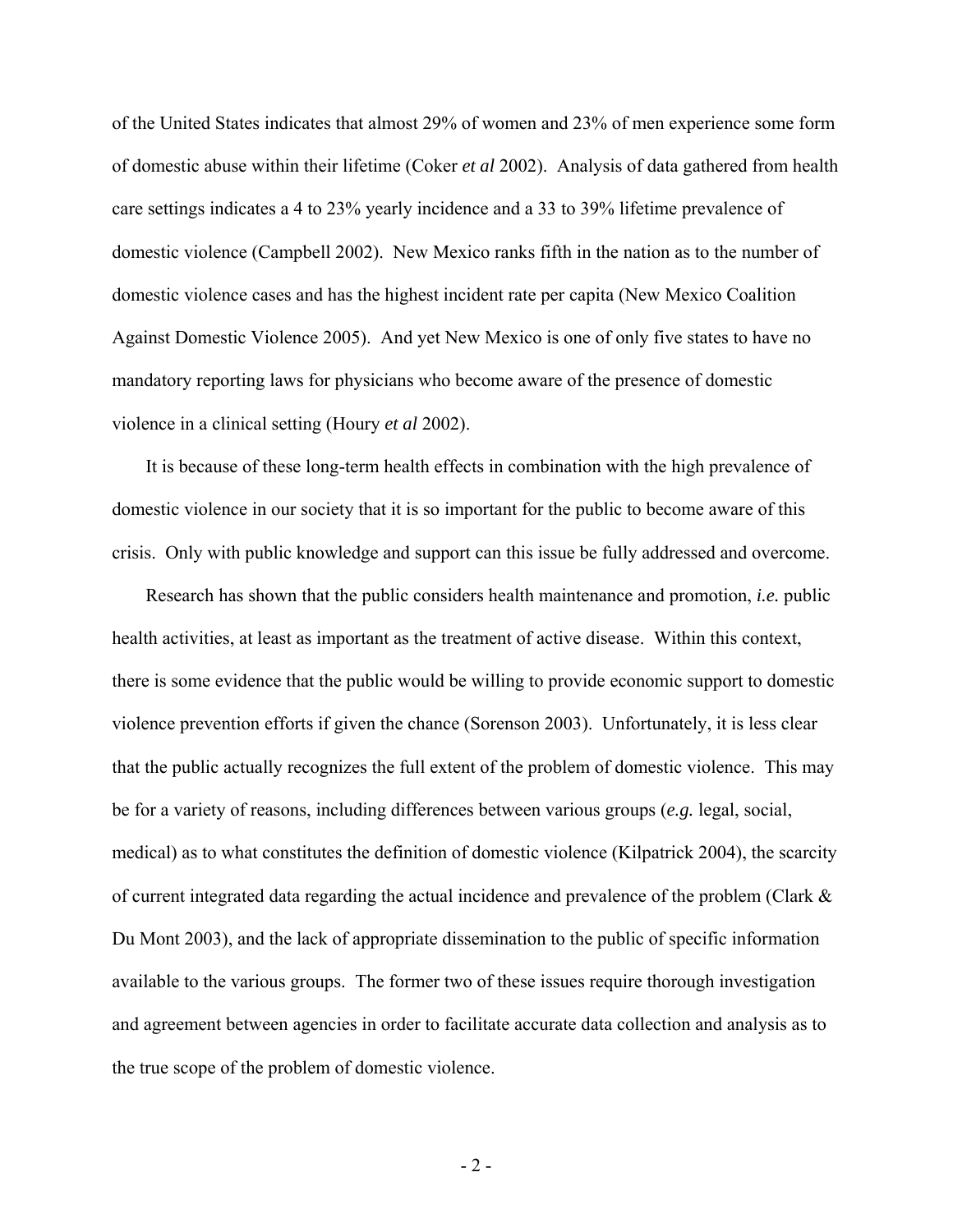It is the purpose of this research to examine the latter of these issues, the poor distribution of complete and accurate information regarding domestic violence on which the public may base its views. It has been argued that our society implicitly condones and accepts violence against women, *i.e.* intimate partner violence, with a basic underlying belief that such violence is a private rather than a public matter (Ghez 1995). Such a belief undermines efforts by various groups to improve awareness of the issue of domestic violence and to decrease its incidence. One of the primary ways that such a belief can be altered is through exposure to alternate opinions and realities such as provided through the mass media. And indeed the public is often made aware of the presence and severity of a wide-ranging social or public health issue through exposure to the topic by the various news media. In fact, a major source of information for people learning about social problems in which they are not intimately involved is the media, which not only provides facts to the public but also shapes the way in which the public thinks about or even experiences such social problems as domestic violence (Berns 2004).

The media is not a completely objective purveyor of all news. Each news organization cannot give equal attention to every available newsworthy item. There is choice involved as to what stories and details are judged most important. Thus, there is inevitable subjectivity and bias within the news media in general and within each story more specifically. For any particular issue then, the news media may inflate or deflate the issue's importance, emphasize or deemphasize certain aspects of the issue, ignore the issue altogether, or provide the appropriate amount of coverage and emphasis to reflect reality (assuming that there is such a thing). This is significant, because the way in which issues such as that of domestic violence are presented in the media can have a great impact, not only on what the public thinks about the issue, but also if and how the public reacts to it (Lebow 1999).

- 3 -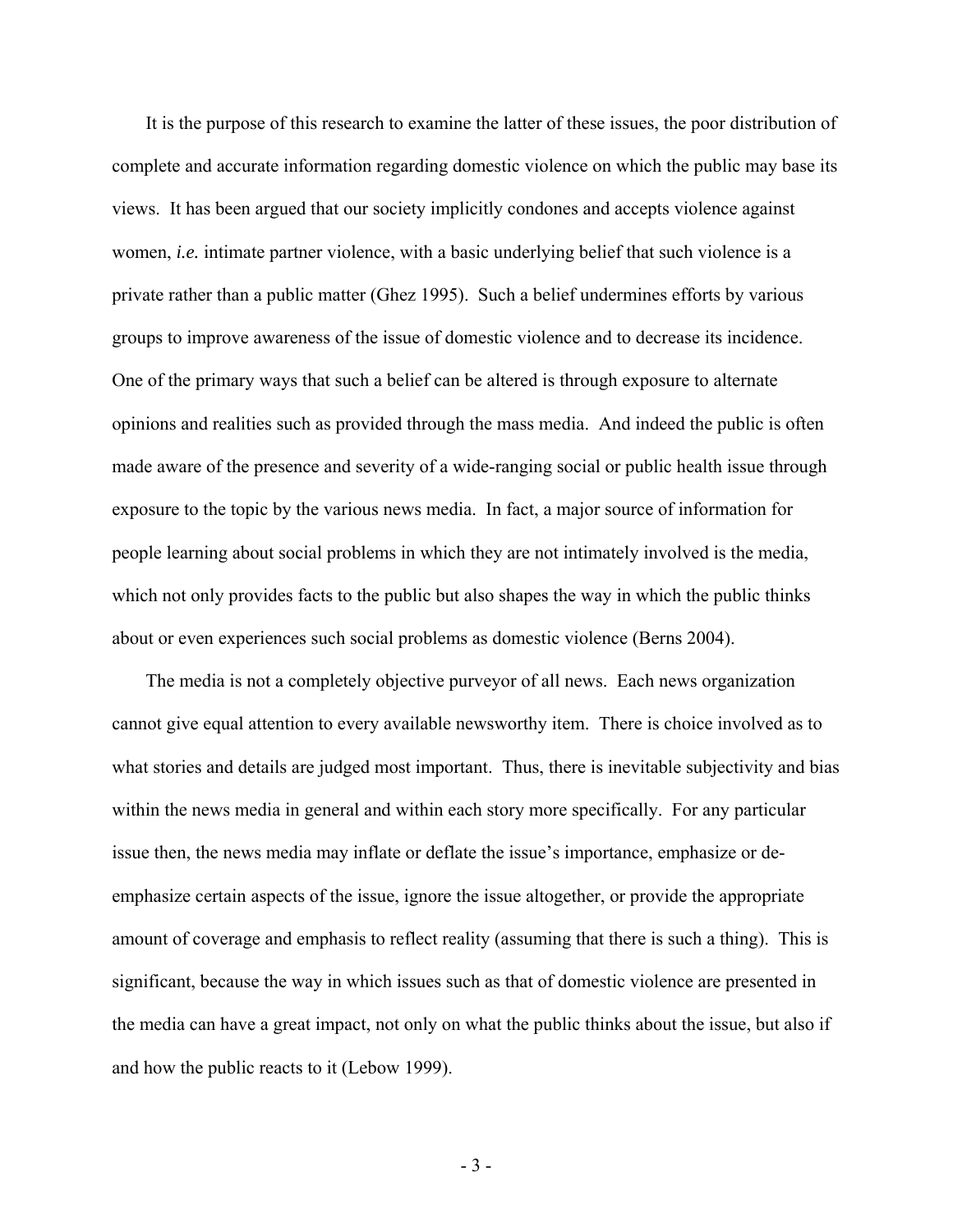In terms of the specific problem of domestic violence, there is evidence that the news media can change its coverage of domestic violence in response to guidance from social advocacy groups in such a way that the issue can begin to be seen as a social problem warranting public intervention rather than as an assortment of unpredictable private tragedies (Ryan *et al* 2006). However, it is still unclear whether changing media coverage and even changing public knowledge and opinion about domestic violence can result in decreasing rates of domestic violence. This then is the concern and basis of our investigation, whether the actual incidence of domestic violence and media portrayal of domestic violence correlate with one another, indicating any fundamental relationship between the two.

 Thus, acknowledging that domestic violence is an important public health issue with many long-term physical, psychological, and social effects and recognizing that the mass media can have a profound effect on how the public views and responds to a social issue such as domestic violence, we will attempt to determine how the print media in Albuquerque has reported on domestic violence and how its portrayal relates to the actual incidence of domestic violence as experienced by the population of Bernalillo County and, more generally, New Mexico. We would expect that reporting by the Albuquerque print media will reflect the realities of the issue of domestic violence. Presumably, if domestic violence is linked to public perception of the issue, the incidence of domestic violence and its portrayal by the media should correlate with one another. If they do trend together in this preliminary analysis, this would provide at least indirect evidence of a link, allowing for further refinement and analysis in the future. We will thus determine how the media portrays domestic violence, identify (if any) discrepancies between reporting and statistical data, and discuss what steps might be taken (if necessary) in order to increase correspondence between the two.

- 4 -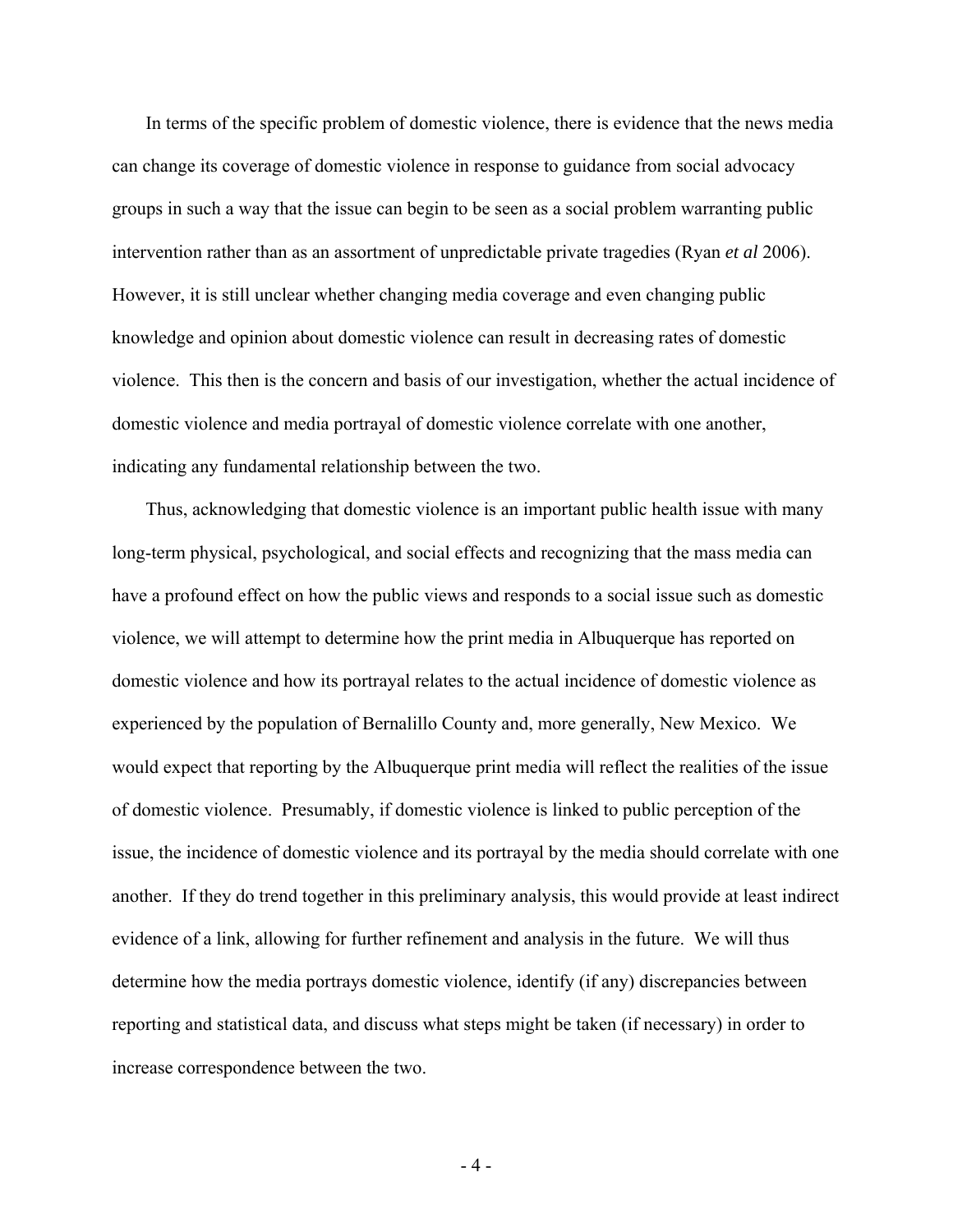### **METHODS**

 There has been a lack of agreement between and even within various organizations involved in domestic violence issues as to its definition. This is particularly obvious when comparing the approaches of the criminal justice system and social and public health groups to the issue. In general, the criminal justice system's view of domestic violence is much more narrowly defined and may not consider acts involving psychological abuse, deprivation, or neglect as domestic violence. In addition, the criminal justice system tends not to focus on the relationship between perpetrator and victim and often considers domestic violence as simply a subset of crimes such as murder, assault, and rape (Kilpatrick 2004). In contrast, it has been shown that the public tends to evaluate the existence and severity of domestic violence within several contexts, including the relationship between perpetrator and victim, the presence of alcohol as a factor, and the racial or economic status of the involved parties (Langhinrichsen-Rohling *et al* 2004). Social advocacy and medical groups tend to define domestic violence even more broadly and as including a wide variety of coercive, controlling, or demeaning behaviors such as physical abuse, sexual abuse, psychological abuse, social isolation, deprivation, intimidation, and economic control which are used to establish and maintain power over an intimate relation, which may be a partner, a child, an elder, or any other individual who is being cared for (Director *et al* 2004). While we believe that this latter more inclusive definition is most appropriate for a full discussion of domestic violence, we feel that it is necessary to limit our definition for the purposes of this research since most statistical data emphasizes physical and sexual abuse and does not include more subtle though no less damaging types of abuse. In addition, since the scientific literature and statistical data tends to differentiate between types of domestic violence based on the age group being victimized and the relation of the victim to the perpetrator, we will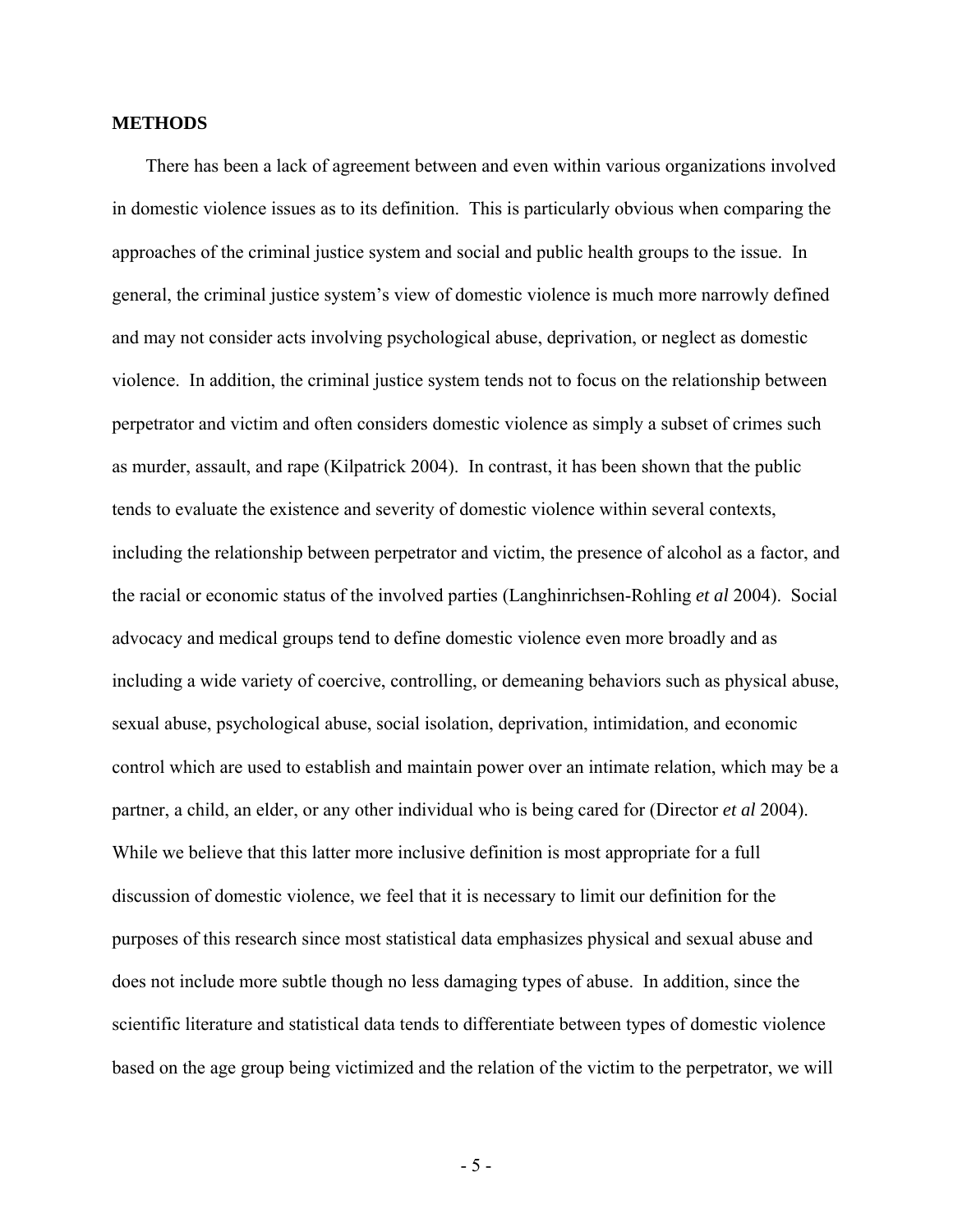focus on just one of these categories for the purposes of this research. Thus, rather than focusing on the broader category of domestic violence, we will focus on the narrower category of intimate partner violence for this first approximation of the correlation between media portrayal and actual incidence of domestic violence. In addition, our definition of intimate partner violence will adhere to that of law enforcement and the criminal justice system as this definition is the most concrete and least subject to interpretation. Thus, our definition of intimate partner violence is based on the New Mexico "Crimes Against Household Members Act" and characterized by the New Mexico Interpersonal Violence Data Central Repository as including all incidents of assault, aggravated assault, battery, and aggravated battery against a household member, which may be a spouse or former spouse with cohabitation not a necessary component of the relationship (Caponera 2004, Caponera 2005).

 There are two main sources of data we have collected in order to answer our primary questions. The first involves the examination of statistical data in order to determine the actual incidence of intimate partner violence in Bernalillo County as well as the state of New Mexico. The second involves the analysis of newspaper articles in order to determine what the Albuquerque print media is actually presenting to the public in regard to intimate partner violence.

 Unfortunately, there is somewhat of a scarcity of recent data about the incidence of intimate partner violence in the state of New Mexico as well as nationally. Although state and national collections of data, including those from the Pregnancy Risk Assessment Monitoring System, the Center for Injury Prevention Research and Education, the National Center for Injury Prevention and Control, and the Bureau of Justice, do exist, the information contained within tends not to be very recent with detailed analyses generally several years behind. In addition, many of these

- 6 -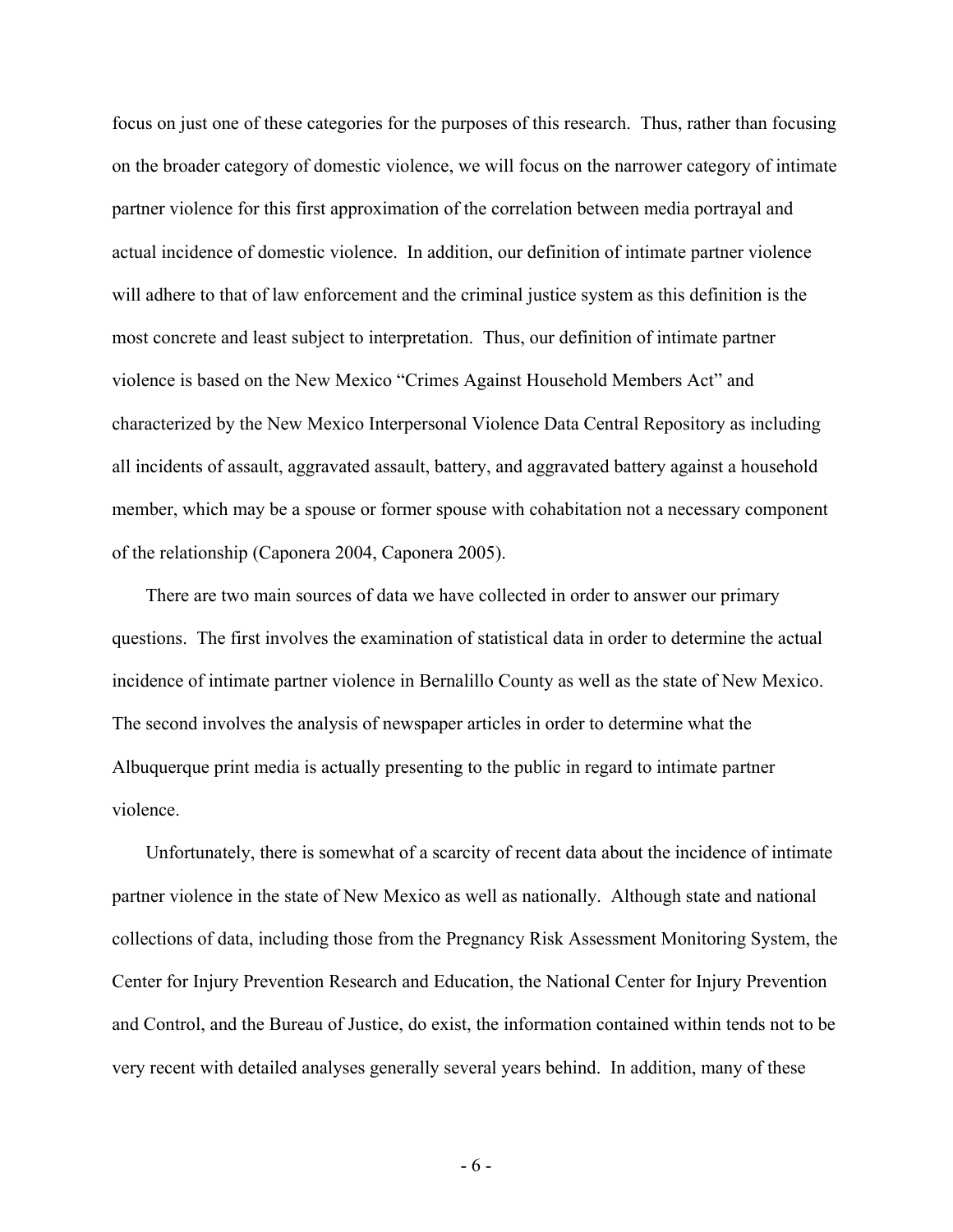collections have somewhat limited types of information or present data based on estimates rather than actual incidents. Thus, until this point it has been difficult to pursue a meaningful and current analysis and discussion of intimate partner violence in New Mexico. Fortunately, more comprehensive and current data has become available recently from the New Mexico Interpersonal Violence Data Central Repository (Caponera 2004, Caponera 2005). This data set is quite comprehensive and includes information about the incidence of domestic violence in New Mexico as well as demographics and characteristics of such cases, generally from the point of view of law enforcement and the criminal justice system but also from the point of view of domestic violence providers. In addition, data sets are available for each of the years from 2001 through 2004, providing appropriate data for the proposed research and allowing for the correlation of media reporting of intimate partner violence with the actual incidence of intimate partner violence. The data included in this data set are summarized in Tables 1 and 2.

 The public has a "hierarchy of credibility" which it uses to evaluate how much credence should be given to any particular category of media (Berns 2004). Based on this hierarchy, the public tends to find newspaper articles as the most credible of all sources of information, believing that if something is printed in a newspaper, then it must be true (Berns 2004). We would expect the public to be most swayed in their opinions and actions regarding various social issues by the information they read in the newspaper. We have thus chosen the two major Albuquerque newspapers, the Albuquerque Journal and the Albuquerque Tribune, as the source data for our analysis of the news media. We have selected these newspapers as those with the widest distribution in New Mexico that also focus on local, *i.e.* New Mexico, news. In addition, they would be the source of information that the public would most likely be influenced by in regard to its perception of the problem of domestic violence. As our incidence data covers the

- 7 -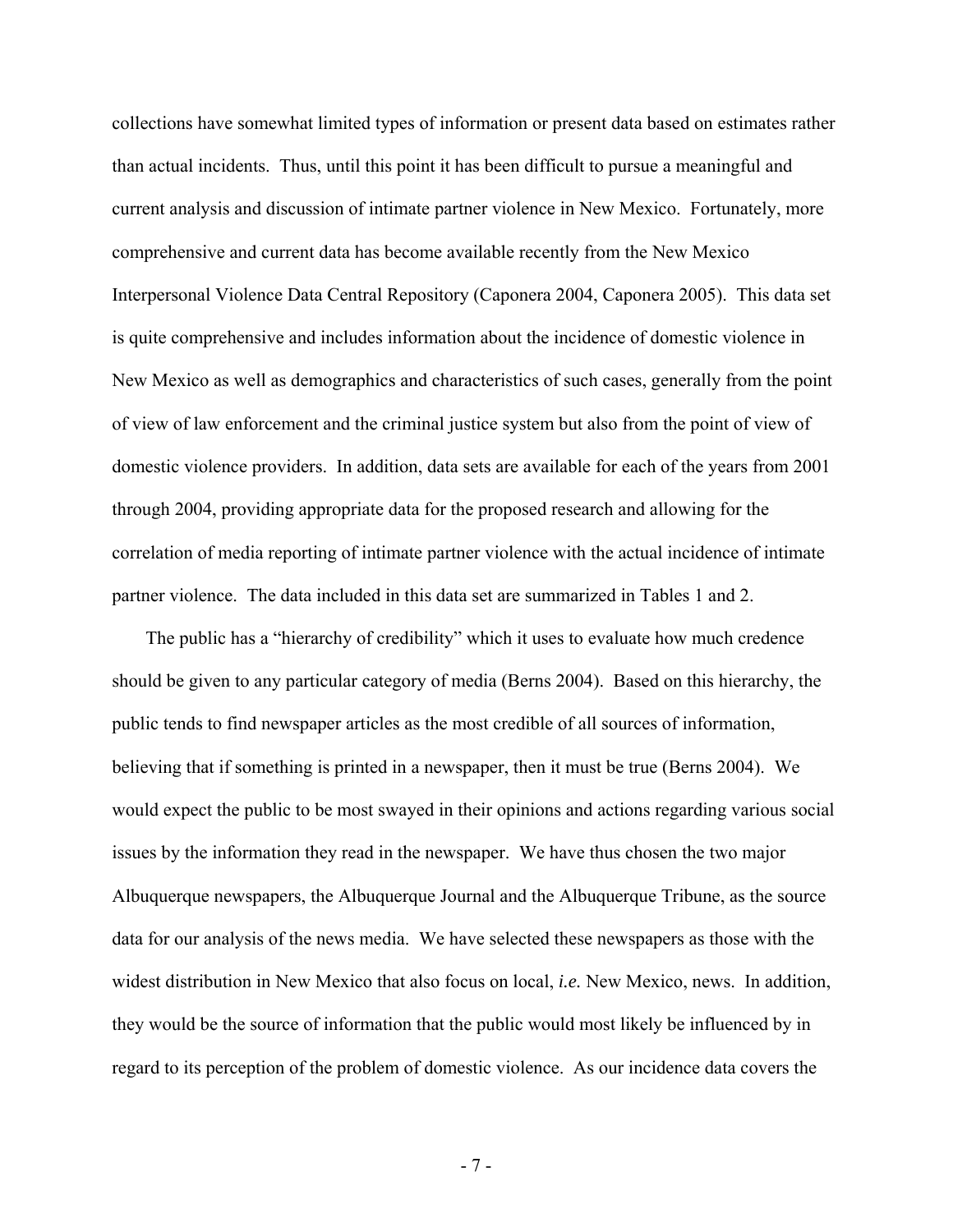years from 2001 through 2004, we have also chosen those years for our analysis of newspaper articles. We have selected articles from the 2001 through 2004 archives of the two newspapers using the search term "domestic violence." Although we are focusing on intimate partner violence, a search of "intimate partner violence" resulted in a small number of articles that were duplicated by our "domestic violence" search. In addition, since most articles identified by "domestic violence" were specifically about intimate partner violence, this was an appropriate search term for our analysis. We also searched for "homicide" and "assault" for one of our analysis years in order to determine if we could identify additional articles that involved intimate partner violence without an explicit reference to such. Though there were a small number of unique articles that were identified with these search terms, this subset was insignificant in proportion to the larger number of articles identified by "domestic violence." In addition, these more generic search terms would not only introduce increased subjectivity into our analysis but would also not allow us to capture the detail we are really interested in which is the media portrayal of intimate partner violence to the general public. If acts of domestic violence are not identified as such by the media, the public tends not to see the incident as part of the more general problem of domestic violence but as simply a private tragedy. We have therefore limited our search to "domestic violence," resulting in the identification of hundreds of articles for each of the years 2001 through 2004. We then read each article retrieved in order to determine which were actually relevant to our topic. Articles were deemed relevant if they explicitly discussed intimate partner violence or if it was clear from the article that physical or sexual violence was perpetrated by a partner or former partner. Each relevant article was then examined more thoroughly to code certain attributes that contributed to a content analysis of these articles in regard to their coverage of intimate partner violence (Project for Excellence in Journalism 2004,

- 8 -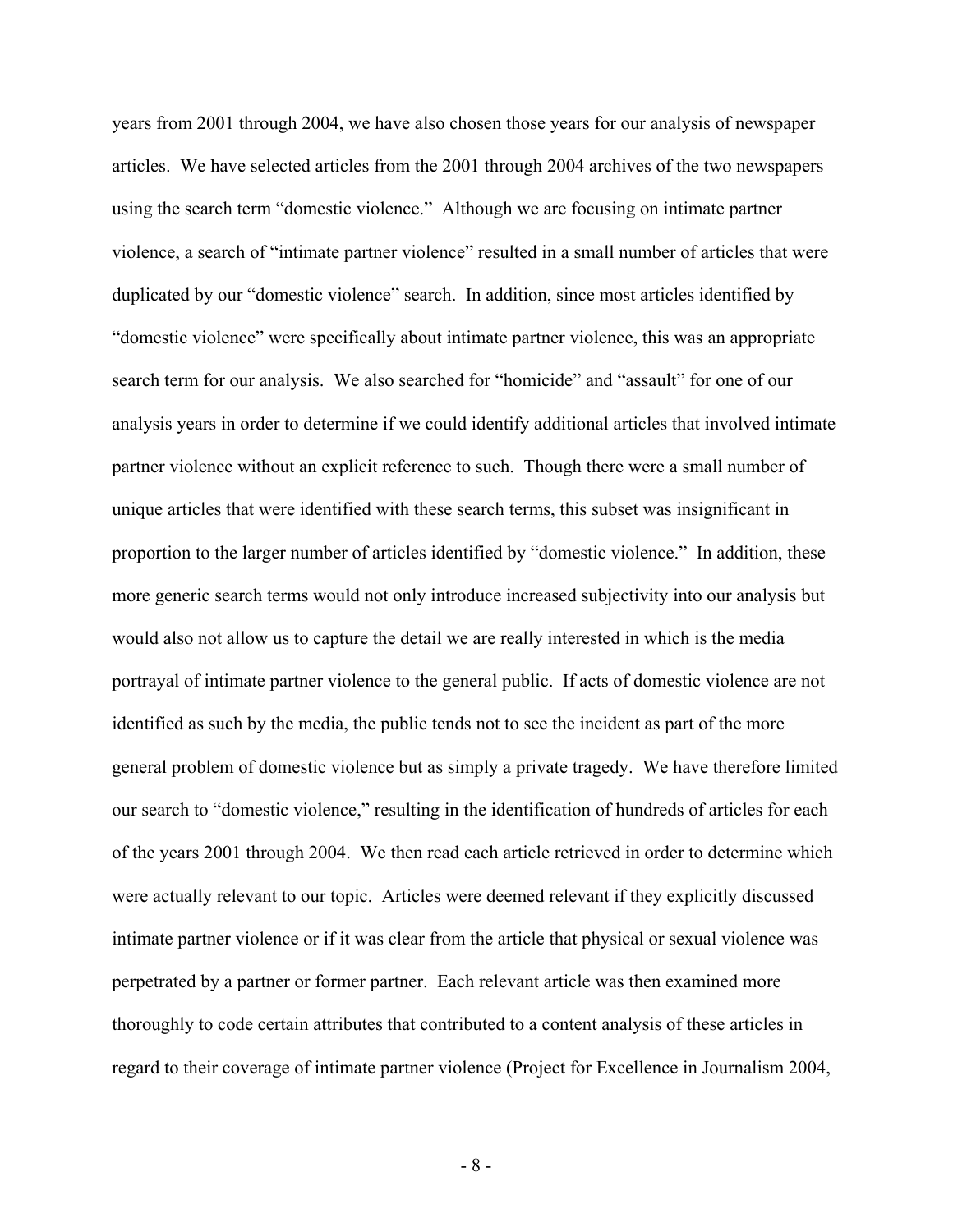Studebaker *et al* 2000, Writing Center at Colorado State University 2005). The attributes included in this data set are summarized in Table 3.

 The final area of analysis involves the combination of the two data sets previously analyzed. In order to determine beyond just general trends how actual incidents of domestic violence and newspaper reporting of domestic violence correlate, we have calculated the number of articles about incidents of intimate partner violence as well as articles about intimate partner violence in general per actual incidents of domestic violence in Bernalillo County and New Mexico.

#### **RESULTS**

 All of the statistical data for the years 2001 through 2004 obtained from the New Mexico Interpersonal Violence Data Central Repository (Caponera 2004, Caponera 2005) regarding the incidence of domestic violence and associated attributes from in Bernalillo County are summarized in Tables 4 and 5 while the incidence of domestic violence and associated attributes in New Mexico are summarized in Tables 6 and 7. Figures 1 and 2 illustrate the raw data regarding the number of incidents, victims, and suspects (no suspect data for Bernalillo County) identified by law enforcement. Figures 3 and 4 demonstrate the number of domestic violence incidents per 1000 persons, with much higher incidents per 1000 identified in Bernalillo County than in New Mexico in general. There does appear to be a definite trend down in incidents per 1000 in Bernalillo County, from 23.9 to 21.4, though there is no major trend identified in New Mexico. Figures 5 and 6 reveal the number of victims, suspects (no suspect data for Bernalillo County), arrests, and protection orders filed per total number of domestic violence incidents identified by law enforcement, with much higher percentages of victims identified in New Mexico than in Bernalillo County. In regard to percentage of incidents with an identified victim, there does appear to be a general trend up in Bernalillo County, from 10% to 24%, but there

- 9 -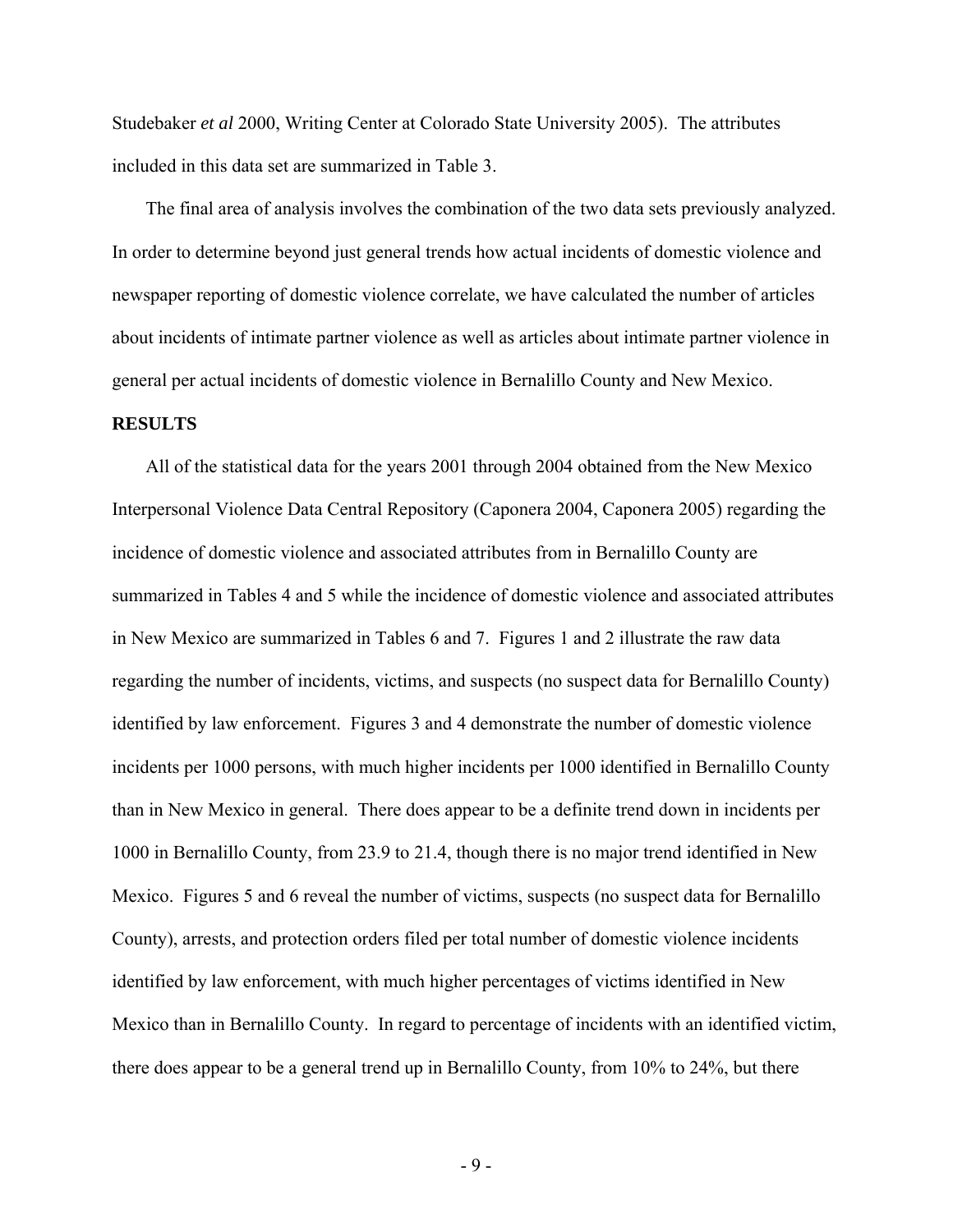appears to be a general trend down in New Mexico, from 75% to 66%. There is also a general trend down in New Mexico, from 66% to 59%, in regard to percentage of incidents with an identified suspect. There is a trend up in percentage of protection orders filed, from 11% to 17% in Bernalillo County and from 21% to 26% in New Mexico. There does not appear to be any major trend in the percentage of arrests made either in Bernalillo County or New Mexico. Figures 7 and 8 illustrate the raw data for the number of domestic violence cases disposed of and the number of convictions obtained in district courts and in magistrate and Bernalillo metropolitan courts (no Bernalillo metropolitan court data available for 2001). Figures 9 and 10 demonstrate the percentage of disposed cases with convictions in district courts and in magistrate and Bernalillo metropolitan courts (no Bernalillo metropolitan court data available for 2001) as well as the percentage of incidents with convictions obtained in any court. In general, there is a much higher conviction rate in district courts than in magistrate or Bernalillo metropolitan courts. There does not appear to be any major trends in the conviction data except for a trend down in the percentage of convictions obtained in magistrate and Bernalillo metropolitan courts, from 16% to 6% in Bernalillo County and from 34% to 27% in New Mexico.

 The articles identified by the search term "domestic violence" were examined thoroughly in order to identify the major topic of each article. Table 8 summarizes this information with a total of 1678 articles identified for the years 2001 through 2004. There were 12 articles that were unrelated to intimate partner violence as we have defined it. These articles were therefore eliminated from the rest of our analysis, resulting in 1666 articles. Each article was then placed into a percentage category based on how much of the article was actually related to intimate partner violence. Table 9 and Figure 11 illustrate this information. We have chosen 20% as the cutoff point for inclusion of an article in our analysis. If 20% or less of an article was about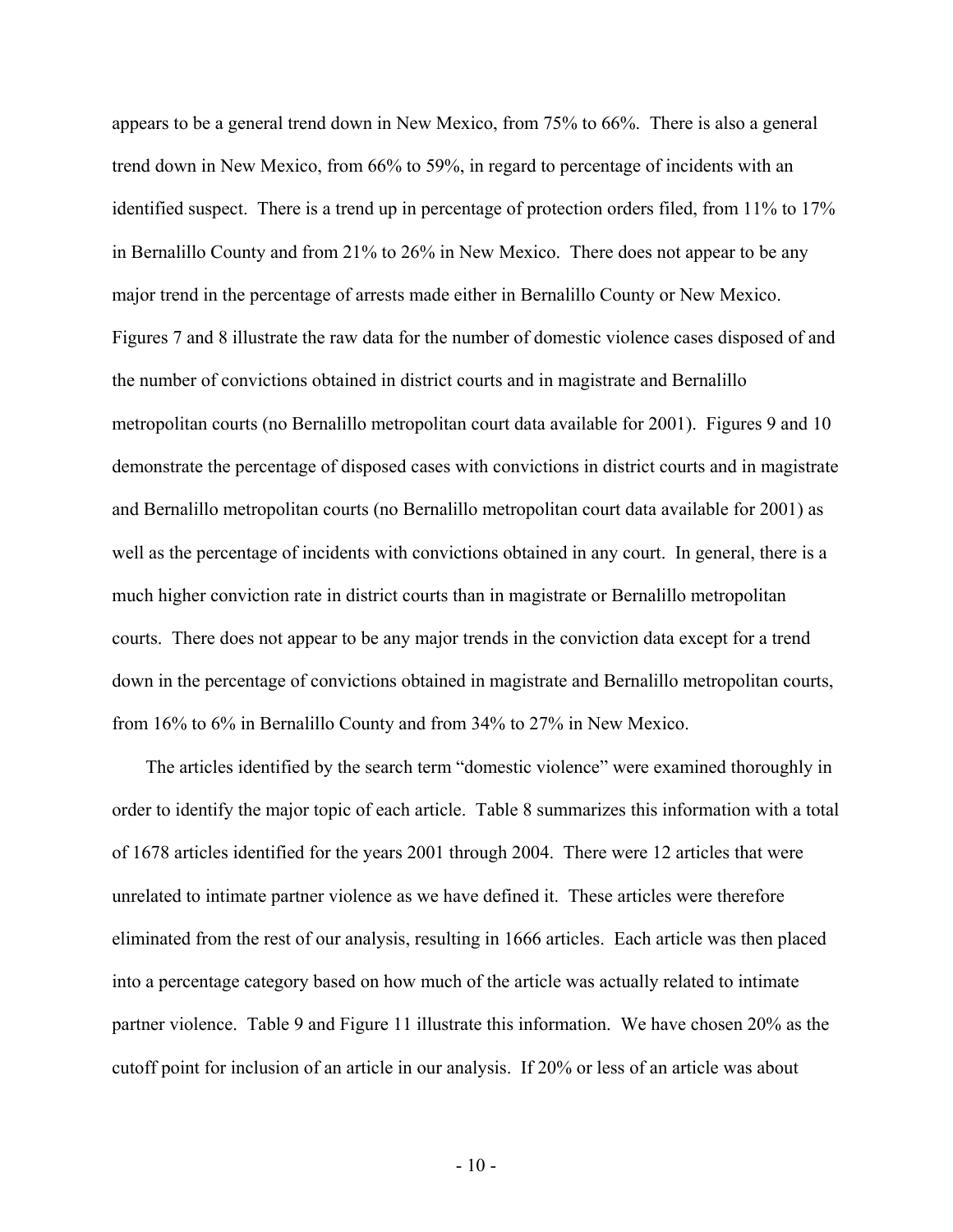intimate partner violence, we have characterized that article as not truly being about intimate partner violence in any meaningful way but rather with intimate partner violence as a side issue. These articles were also eliminated from the rest of our analysis, resulting in a total of 656 articles, 130 from 2001, 157 from 2002, 173 from 2003, and 196 from 2004. Figure 11 illustrates these numbers and demonstrates the upward trend in number of articles about intimate partner violence from 2001 through 2004. All of the associated attributes coded for this remaining data set of newspaper articles are summarized in Tables 10 through 16. Figures 13 and 14 illustrate the raw data concerning the number of articles that fall into each story type as identified in Table 3. Figures 15 and 16 demonstrate the percentage of articles that fall into each story type. The major trends identified include an increased percentage of articles about incidents, from 12% to 19%, about victims, from 2% to 6%, and about perpetrators, from 10% to 17% as well as a decreased percentage of articles about advocates and organizations, from 14% to 8%, and about funding, from 18% to 5%. Figure 17 illustrates the placement of articles in the newspaper. There is an increase in the percentage of articles on the front page of sections of the newspaper other than the front page of the paper, from 11% to 19%, with a corresponding decrease in the percentage of articles found elsewhere in the paper, from 78% to 68%. Figure 18 demonstrates the percentage of articles with statistics and graphics relating to intimate partner violence. There is no major trend relating to this data, though there is a spike in the presence of statistics that evens out over time. Figure 19 illustrates the percentage of articles with specific incident details and with "domestic violence" in the headline of the article. The percentage of articles with specific details regarding an incident of intimate partner violence trends up, from 16% to 23%, though there appears to be no major trend in the appearance of "domestic violence" in the headline.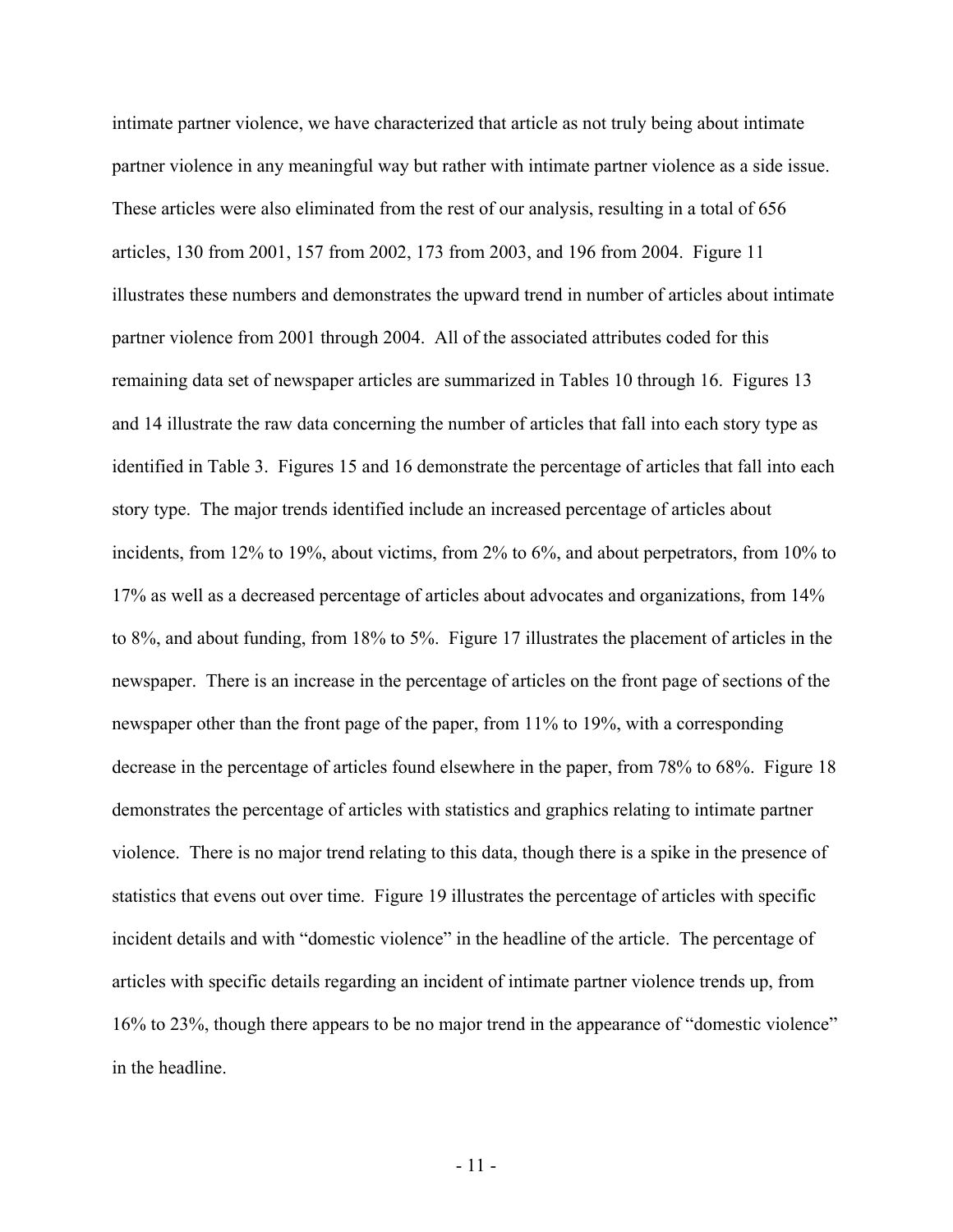The final area of analysis involves the combining of statistical data from the New Mexico Interpersonal Violence Data Central Repository (Caponera 2004, Caponera 2005) and attribute data from our analysis of newspaper data. Table 17 summarizes the raw data regarding the number of articles about incidents of intimate partner violence per actual incidents in Bernalillo County and New Mexico. Table 18 summarizes the raw data regarding the number of articles about intimate partner violence in general per actual incidents in Bernalillo County and New Mexico. Figure 20 illustrates the above data with upward trends noted for all categories, from a range of 0.06% to 0.14% for articles about domestic violence incidents per actual incidents in New Mexico, to a range of 0.98% to 1.65% for articles about domestic violence in general per actual incidents in Bernalillo County.

## **DISCUSSION**

 The above results may be generally summarized as follows. Statistical data obtained from the New Mexico Interpersonal Violence Data Central Repository (Caponera 2004, Caponera 2005) reveals the following:

- Trend down in incidents per 1000 in Bernalillo County but no major trend in New Mexico
- Trend up in percentage of incidents with an identified victim in Bernalillo County but trend down in New Mexico, trend down in percentage of incidents with identified suspect in New Mexico, no major trend in percentage of incidents with an arrest in Bernalillo County or New Mexico, trend up in percentage of incidents where a protection order was filed in Bernalillo County and New Mexico
- Trend down in percentage of disposed cases with convictions obtained in magistrate and Bernalillo metropolitan courts in Bernalillo County and New Mexico, no major trend in percentage of disposed cases with convictions obtained in district courts in Bernalillo County or New Mexico or in percentage of incidents with convictions obtained in any court in Bernalillo County or New Mexico

Coded attribute data from the analysis of newspaper articles reveals the following:

• Trend up in numbers of newspaper articles about intimate partner violence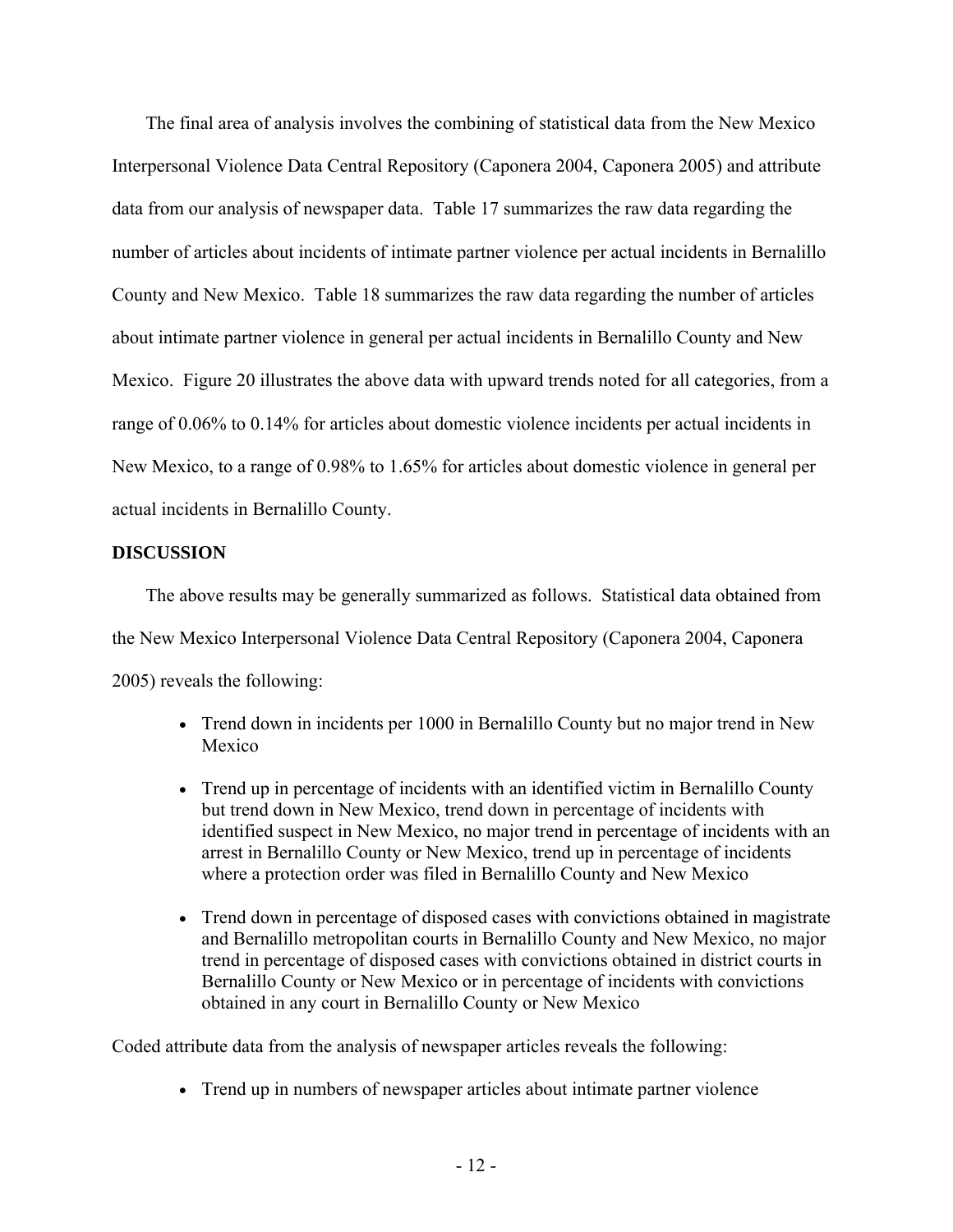- Trend up in percentage of articles about specific incidents and victims and perpetrators, trend down in percentage of articles about advocates and funding, no major trend or unclear trend in percentage of articles about legislation or domestic violence mentioned in passing or funding or domestic violence in general but as focus of article
- Trend up in percentage of articles on front page of section, no major trend in percentage of articles on front page of paper, trend down in percentage of articles elsewhere in paper
- No major trend in percentage of articles with statistics or graphics related to intimate partner violence
- Trend up in percentage of articles with specific details regarding an incident of intimate partner violence, no major trend in percentage of articles with "domestic violence" in headline

The combination of statistical data and attribute data from analysis of newspaper articles reveals the following:

• Trend up in number of articles about incidents involving intimate partner violence and about intimate partner violence in general per actual number of incidents of domestic violence in Bernalillo County and New Mexico

Thus, several revealing points may be made about this data. First, although the incidence of domestic violence has decreased only slightly in New Mexico as a whole, it has decreased significantly in Bernalillo County over the period from 2001 to 2004. However, while the number of protection orders filed per incidence of domestic violence has increased, the number of convictions per incidence has remained static or decreased over the period from 2001 to 2004. This indicates that while the incidence of domestic violence has improved, the reaction to it, *i.e.* conviction, has deteriorated. It may also be noted that a much larger percentage of district court cases result in conviction, likely because more serious offenses with more pressure for conviction are prosecuted in these courts.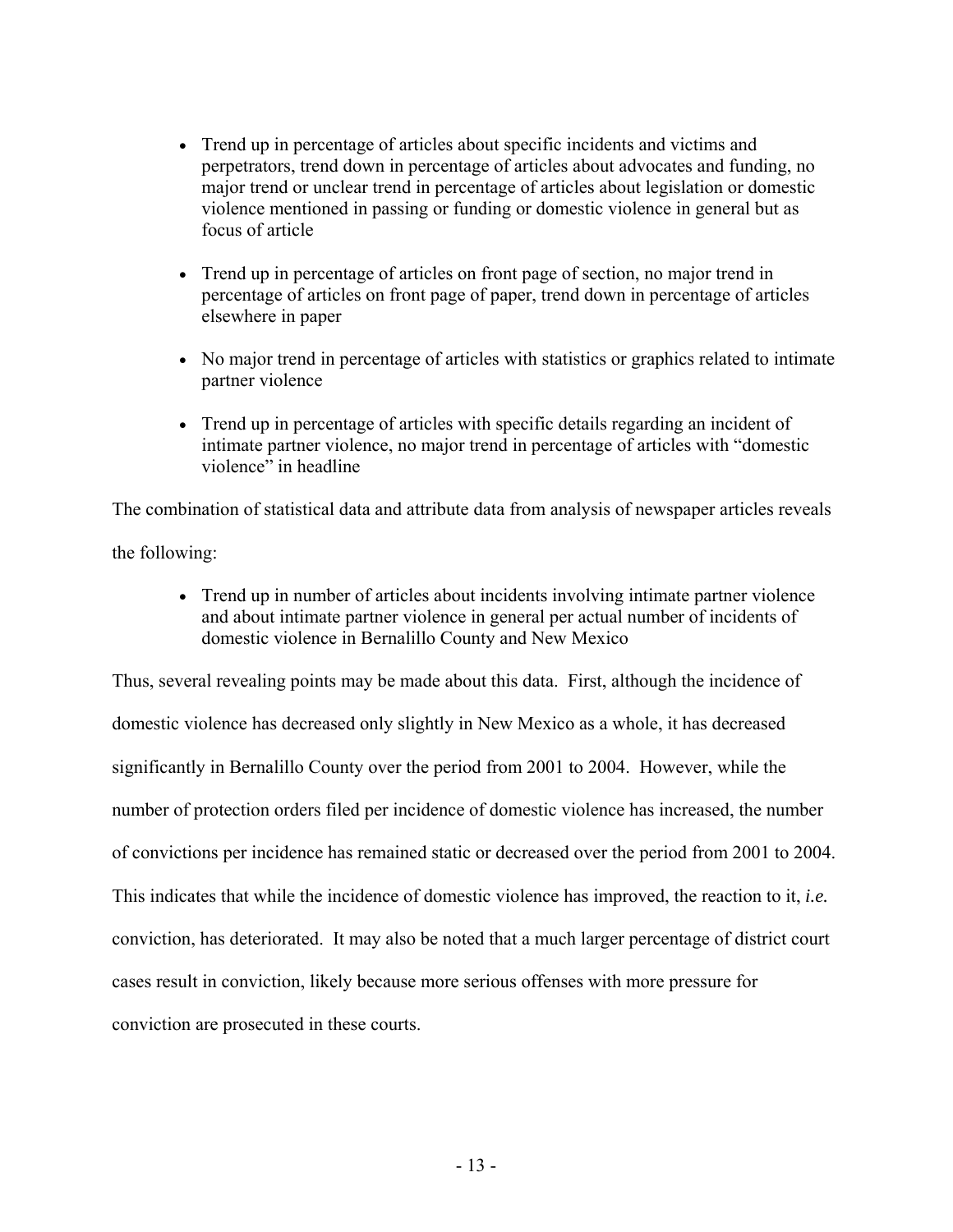Second, the total number of articles about intimate partner violence has increased significantly over the period from 2001 to 2004. In addition, an increasing number of articles tend to be primarily about incidents, victims, and perpetrators of intimate partner violence, while there are also more articles that have specific details regarding incidents of intimate partner violence over the period from 2001 to 2004. This indicates that the Albuquerque print media has not only improved its domestic violence coverage in the total number of articles it devotes to intimate partner violence but also supplies more articles about the formerly private details of intimate partner violence, thrusting the issue into the public domain where it may be seen as a social problem requiring action.

 Third, although the percentages are quite small, there is a very definite increase in the number of articles relating to intimate partner violence per the actual incidence of domestic violence in both Bernalillo County and New Mexico as a whole over the period from 2001 to 2004. This again indicates that the Albuquerque print media has improved its domestic violence coverage over this time period.

 Although the data collected for this research lends itself to qualitative rather than quantitative analysis, it does provide some preliminary answers to our questions. Tentatively we can say that there does appear to be a link between the incidence of domestic violence and its portrayal by the media. The two appear to be negatively correlated with the incidence of domestic violence decreasing as the media coverage of intimate partner violence increases. However, it should be noted that, although there does appear to be a correlation between domestic violence incidence and media portrayal of intimate partner violence, the absolute numbers of articles related to intimate partner violence are actually very small, indicating that the public is receiving information about only a very small segment of the crisis that is domestic

- 14 -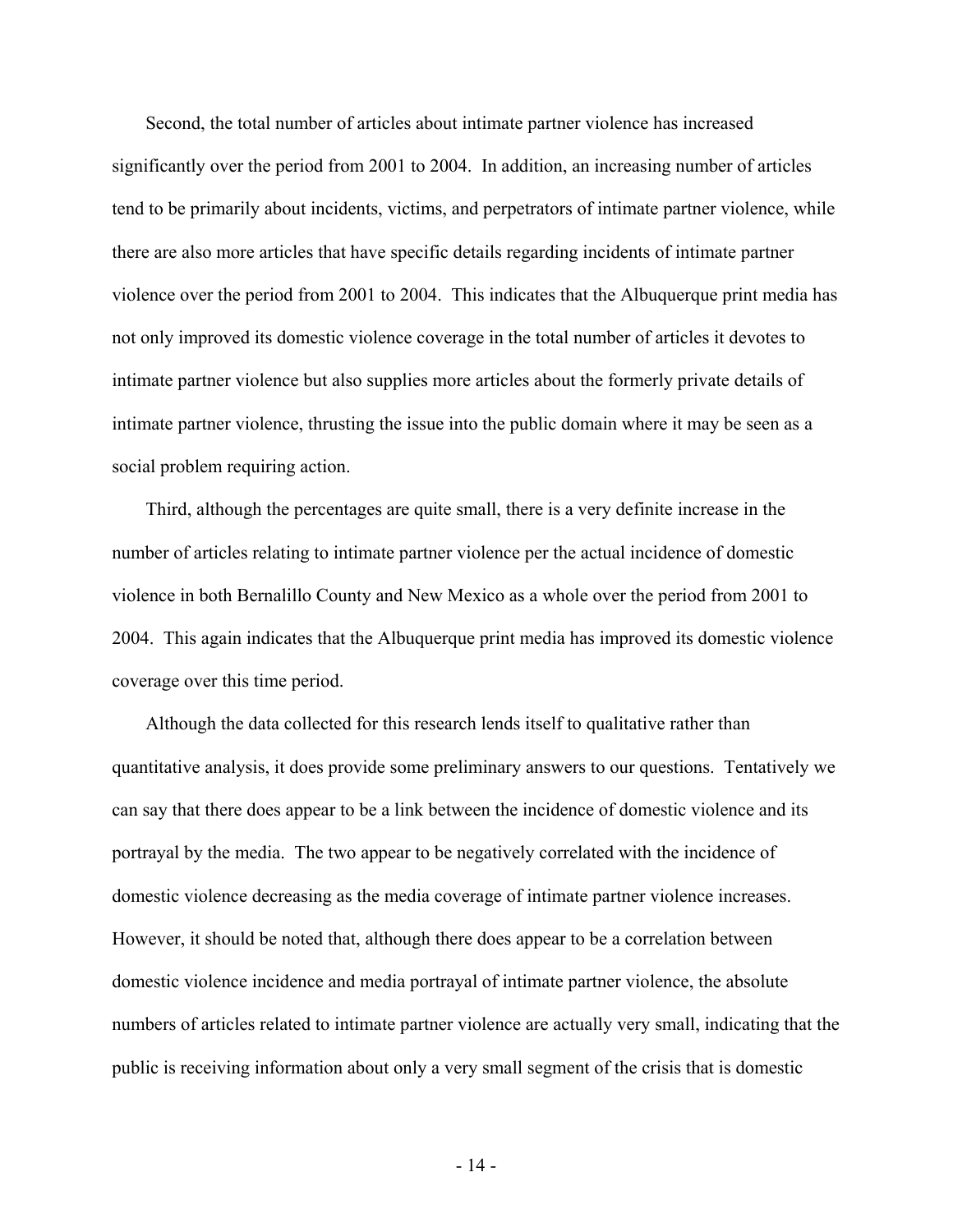violence in our society. In addition, although incidence of domestic violence may be slightly decreasing and the media coverage of intimate partner violence may be slightly increasing, there are other variables related to the public response to the issue that must be clarified as well. For example, a greater number of convictions per incidence of domestic violence would be a concrete attribute that would indicate that change is being actively pursued by the public. Ultimately, however, it seems clear that further enhancement of domestic violence coverage by the media could not only increase public knowledge and opinion of the issue but may also help decrease the rates of intimate partner violence as well.

 Further trends regarding media portrayal of intimate partner violence have also been subjectively identified during the coding process of newspaper attribute data. In general, newspaper articles about intimate partner violence tend to group around Domestic Violence Awareness Month (October) or in "special" issues about domestic violence. In addition, newspapers tend to focus on certain incidents with multiple articles. Such incidents include especially violent crimes such as homicides, particularly if bystanders or law enforcement personnel have also become victims, or incidents involving a famous person or a law enforcement individual as the perpetrator. "Domestic violence" also tends to be a buzz word that is briefly mentioned by politicians while running for office but rarely at other times.

Given the trends identified through our analysis, the question of the impetus behind these changes remains. One possibility may lie with the election of Bill Richardson as governor of the state of New Mexico. He began his tenure in 2003 with a stated concern for the issue of domestic violence. He declared a commitment to the problem of domestic violence at that time and began to work towards it eradication. This has included action involving law enforcement, legislation, and funding as well as simply "getting the word out." It will be some time before the

- 15 -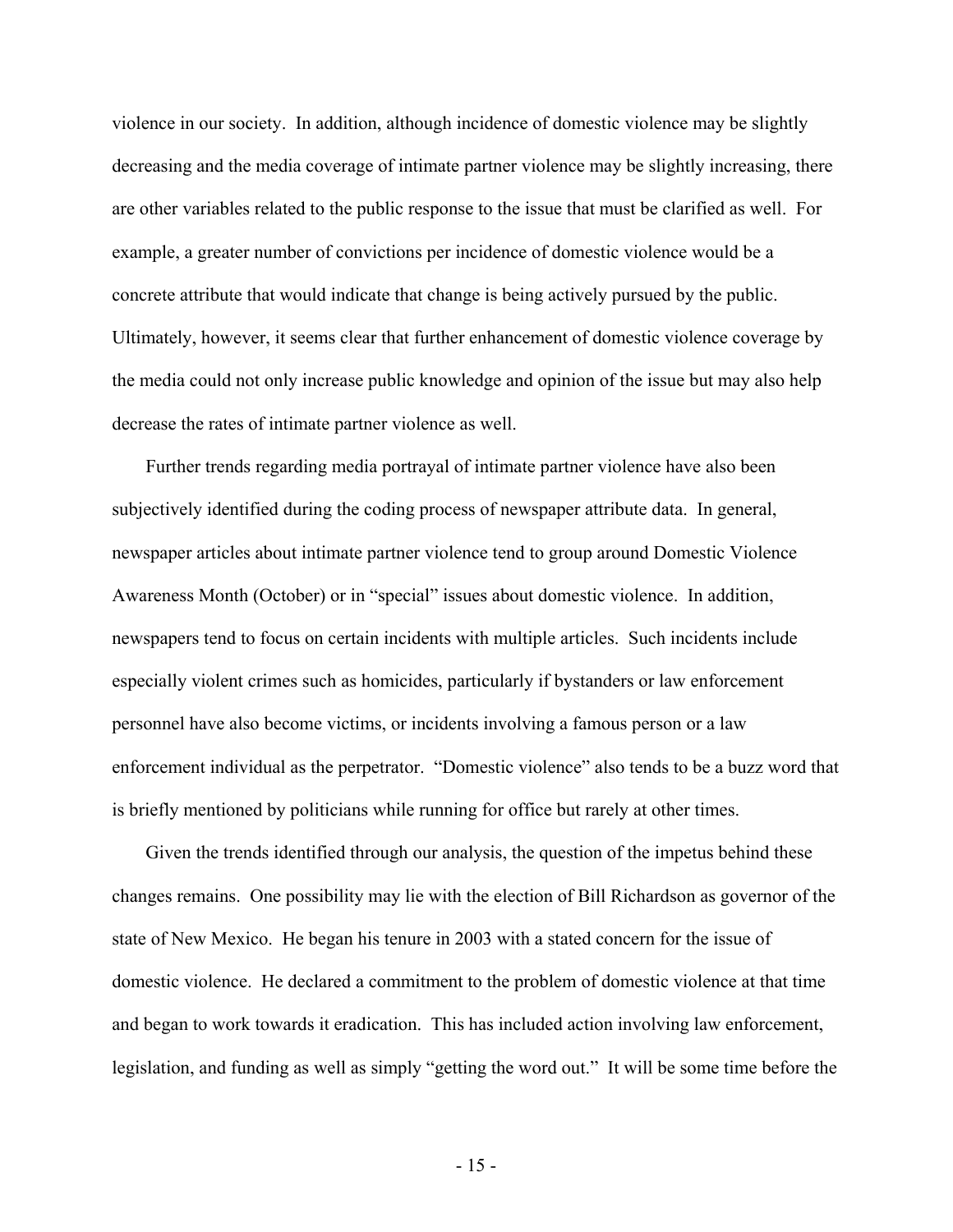full impact of his actions on domestic violence in New Mexico can be truly assessed. However, it is certainly possible that such a commitment to the issue of domestic violence may have already had some small immediate impact on the incidence of domestic violence and on media portrayal of intimate partner violence.

 One of the major limitations of this research has been the sole use of the qualitative analysis of trends to make preliminary arguments about our data. Future research should include a comprehensive coding of newspaper attribute data in order to perform a more thorough content analysis of the articles in order to allow for quantitative analysis of the data. In addition, an expansion of the temporal or definitional parameters of our research may allow for more significant results. It is also important to note that correlation does not equal causation. Other variables besides reporting of the Albuquerque print media should be included in future research in order to identify other correlations and possible causative factors.

 Finally, as health professionals, the question remains as to what we can do to help ameliorate the effects of this far-ranging social issue. Certainly, we have the power as respected professionals to lend our voice to the opposition to domestic violence. In addition, the healthcare community is certainly one of the first places that victims of intimate partner violence turn, allowing us to provide support and care if we recognize the need. Thus, we must not only be vigilant in screening for domestic violence but must also become aware of the many medical, social, and legal resources available to victims of intimate partner violence so that we may offer appropriate help that is so urgently required by so many.

#### **ACKNOWLEDGEMENTS**

 We would like to thank the many individuals from the New Mexico Coalition Against Domestic Violence who provided us with so much assistance and enthusiasm for this project.

- 16 -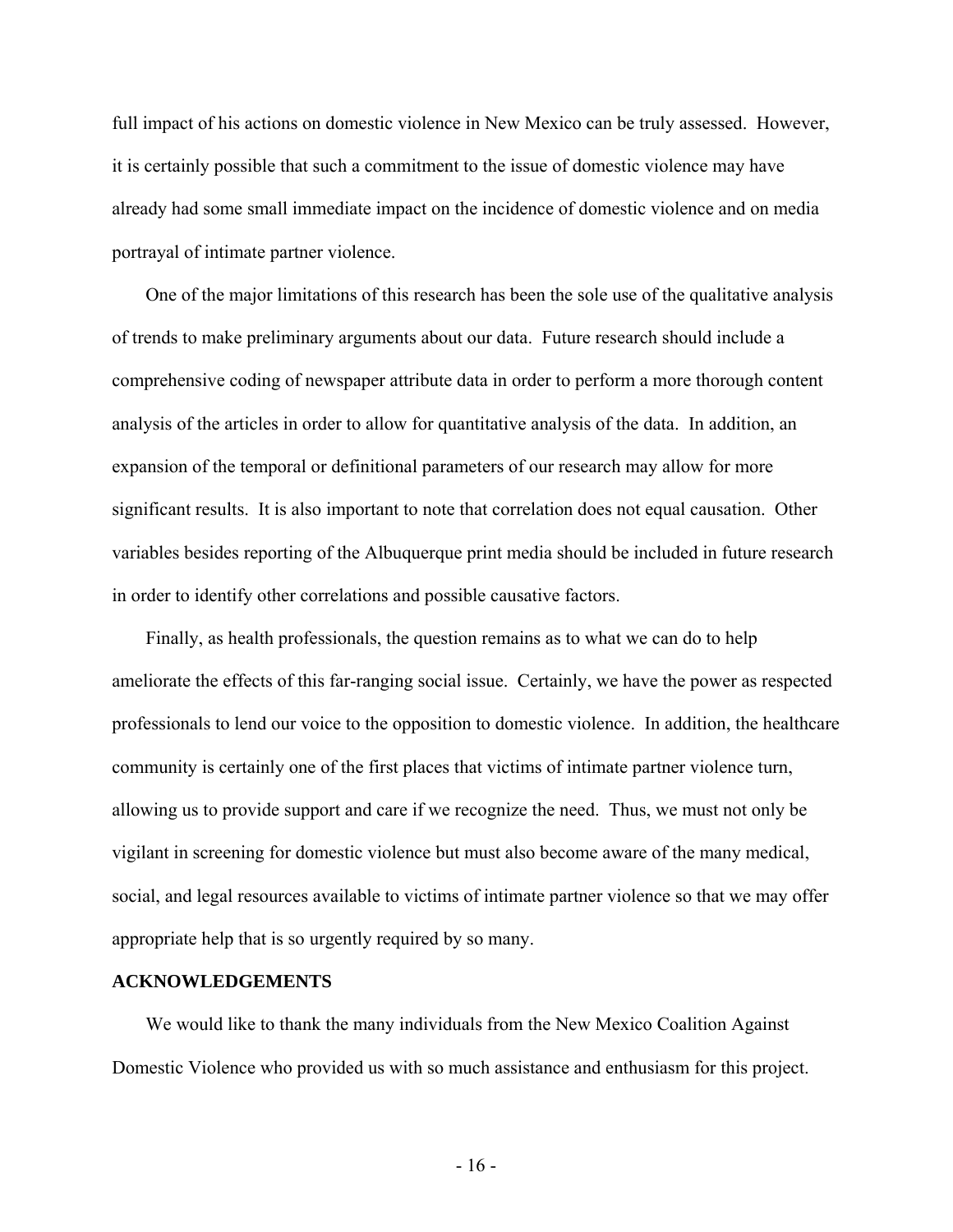We would also like to thank Dr. David Bennahum, our faculty advisor, for his continuing support

and encouragement as well as his thoughtful comments throughout this process. Finally, we

would like to thank the many men and women who are actively working to end domestic

violence.

## **REFERENCES CITED**

- Berns N. *Framing the Victim: Domestic Violence, Media, and Social Problems.* New York, NY: Aldine de Gruyter; 2004.
- Campbell JC. Health consequences of intimate partner violence. *Lancet.* 2002;359:1331-1336.
- Caponera B. *Domestic Violence Trends in New Mexico, 2001-2003: An Analysis of Data from the New Mexico Interpersonal Violence Data Central Repository.* Albuquerque, NM: New Mexico Interpersonal Violence Data Central Repository; 2004.
- Caponera B. *Incidence and Nature of Domestic Violence in New Mexico V: An Analysis of 2004 Data from the New Mexico Interpersonal Violence Data Central Repository.* Albuquerque, NM: New Mexico Interpersonal Violence Data Central Repository; 2005.
- Clark JP, Du Mont J. Intimate Partner Violence and Health: A Critique of Canadian Prevalence Studies. *Canadian Journal of Public Health.* 2003;94:52-58.
- Coker AL, Davis KE, Arias I, *et al*. Physical and Mental Health Effects of Intimate Partner Violence for Men and Women. *American Journal of Preventive Medicine.* 2002;23:260- 268.
- Director TD, Linden JA. Domestic violence: an approach to identification and intervention. *Emergency Medicine Clinics of North America.* 2004;22:1117-1132.
- Gelles RJ. Public Policy for Violence Against Women: 30 Years of Successes and Remaining Challenges. *American Journal of Preventive Medicine.* 2000;19:298-301.
- Ghez M. *Communications and public education: Effective tools to promote a cultural change on domestic violence.* Washington, DC: Violence against Women Research Strategic Planning workshop; 1995.
- Houry D, Sachs CJ, Feldhaus KM, Linden J. Violence-inflicted injuries: Reporting laws in the fifty states. *Annals of Emergency Medicine.* 2002;39:56-60.
- Kilpatrick DG. What Is Violence Against Women? Defining and Measuring the Problem. *Journal of Interpersonal Violence.* 2004;19:1209-1234.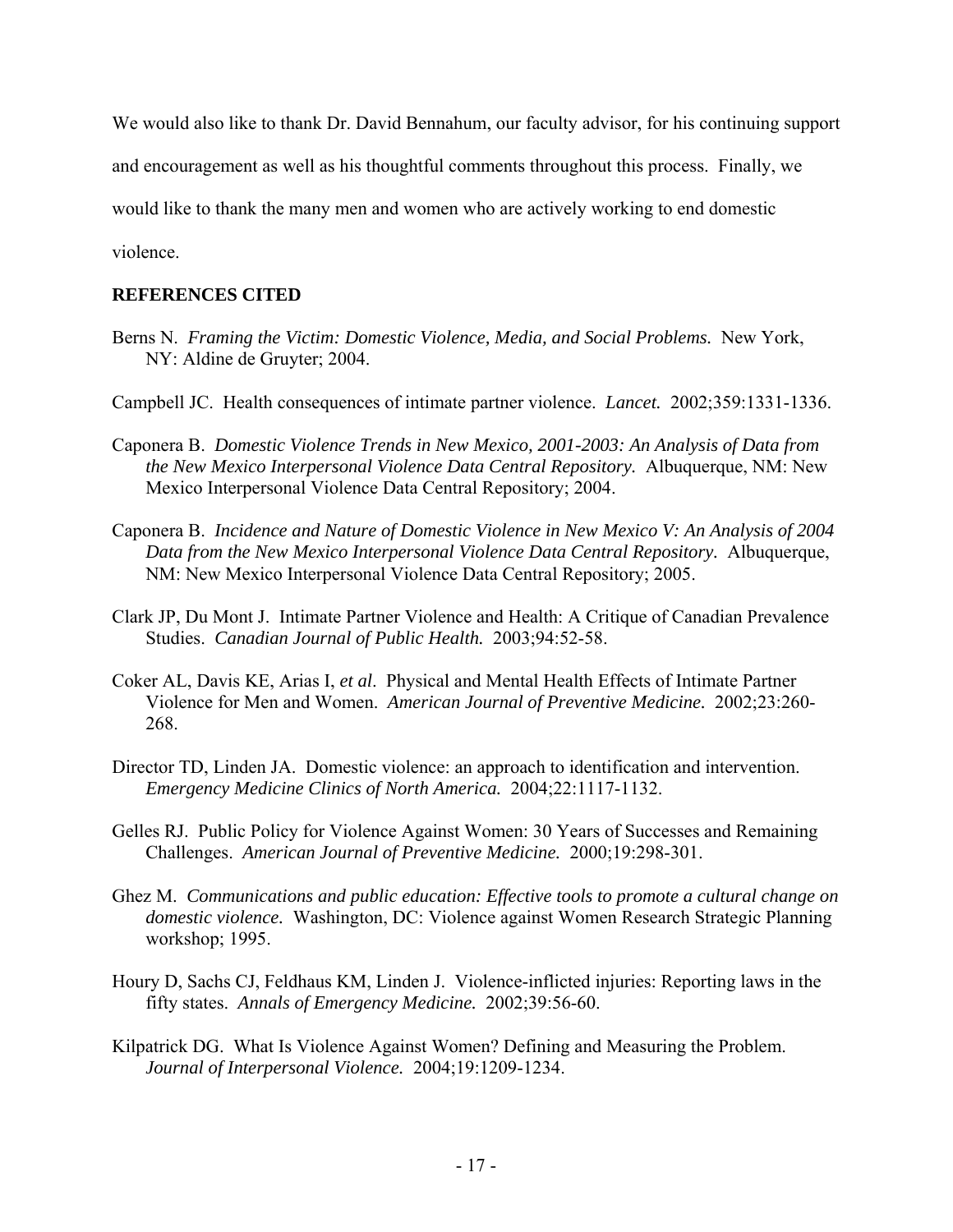- Langhinrichsen-Rohling J, Shlien-Dellinger RK, Huss MT, Kramer VL. Attributions About Perpetrators and Victims of Interpersonal Abuse: Results From an Analogue Study. *Journal of Interpersonal Violence.* 2004;19:484-498.
- Lebow MA. The Pill and the Press: Reporting Risk. *Obstetrics and Gynecology.* 1999;93:453- 456.
- New Mexico Coalition Against Domestic Violence. *2005 Program Information.* Albuquerque, NM: New Mexico Coalition Against Domestic Violence; 2005.
- Project for Excellence in Journalism. *The State of the News Media 2004: An Annual Report on American Journalism.* Available at: [http://www.stateofthenewsmedia.org/2004/i](http://www.stateofthenewsmedia.org/2004/)ndex.asp. Accessed 2005.
- Ryan C, Anastario M, DaCunha A. Changing Coverage of Domestic Violence Murders: A Longitudinal Experiment in Participatory Communication. *Journal of Interpersonal Violence.* 2006;21:209-228.
- Sorenson SB. Funding Public Health: The Public's Willingness to Pay for Domestic Violence Prevention Programming. *American Journal of Public Health.* 2003;93:1934-1938.
- Studebaker CA, Robbennolt JK, Pathak-Sharma MK, Penrod SD. Assessing Pretrial Publicity Effects: Integrating Content Analytic Results. *Law and Human Behavior.* 2000;24:317- 336.
- Writing Center at Colorado State University. *Content Analysis.* Available at: [http://writing.colostate.edu/ guides/research/content/index.cfm](http://writing.colostate.edu/%20guides/research/content/index.cfm). Accessed 2005.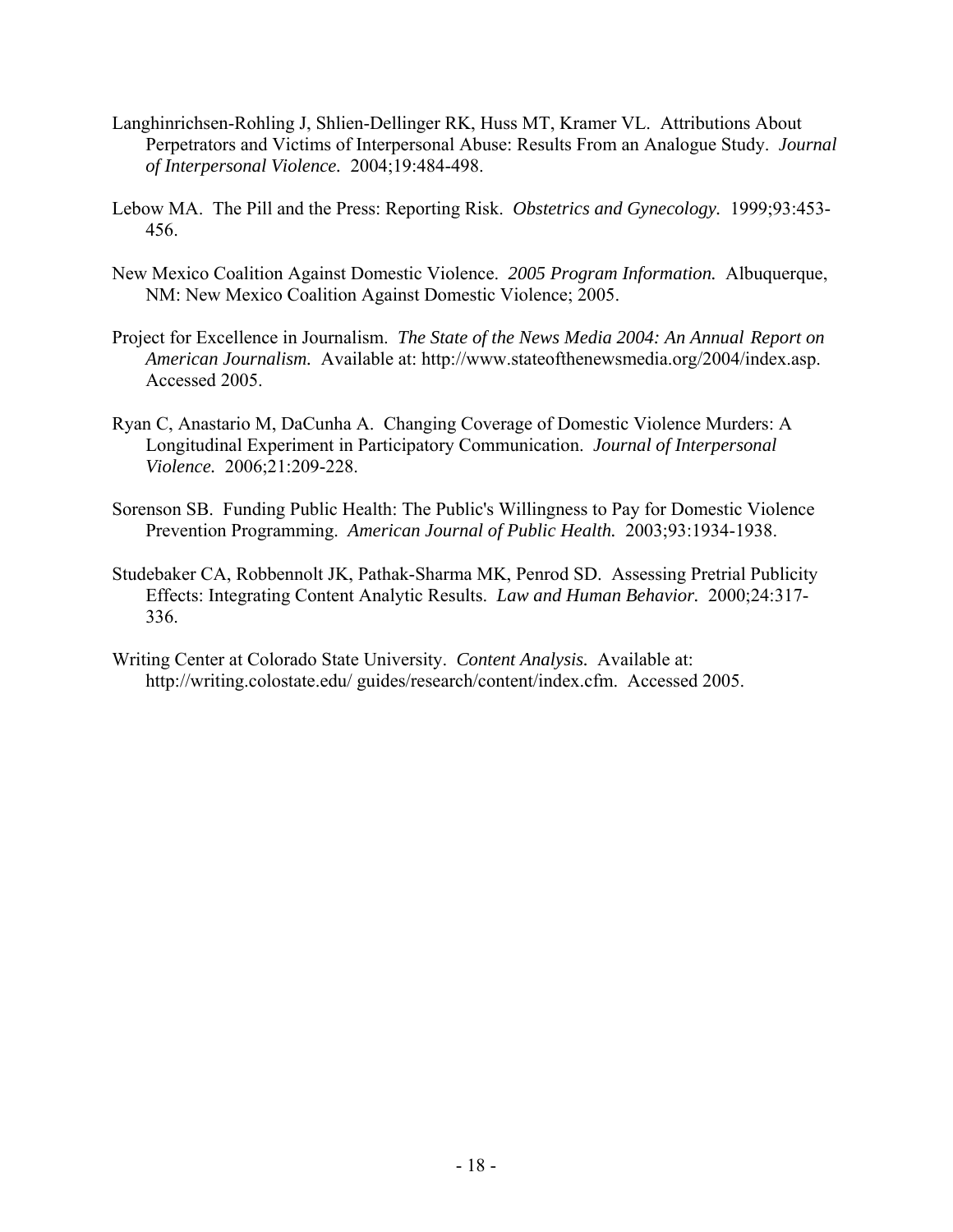# **TABLES**

|  | Table 1: Available statistical data regarding domestic violence in Bernalillo County, 2001-2004 |  |  |  |
|--|-------------------------------------------------------------------------------------------------|--|--|--|
|  |                                                                                                 |  |  |  |

| Year                  | 2001, 2002, 2003, 2004                                           |
|-----------------------|------------------------------------------------------------------|
| <b>DV</b> Incidents   | Total incidents identified by law enforcement                    |
| DV Incidents per 1000 | Total incidents per 1000 persons                                 |
| <b>Victims</b>        | Total victims identified by law enforcement                      |
| % Victims             | Percentage of incidents with an identified victim                |
| % Arrests             | Percentage of incidents resulting in an arrest                   |
| % Protection Orders   | Percentage of incidents in which a protection order was filed    |
| <b>DC</b> Disposed    | Total cases disposed of in district court                        |
| <b>DC Convicted</b>   | Total cases with convictions in district court                   |
| % DC Convicted        | Percentage of disposed cases with convictions in district court  |
| <b>MC</b> Disposed    | Total cases disposed of in magistrate or Bernalillo metropolitan |
|                       | courts                                                           |
| <b>MC Convicted</b>   | Total cases with convictions in magistrate or Bernalillo         |
|                       | metropolitan courts                                              |
| % MC Convicted        | Percentage of disposed cases with convictions in magistrate or   |
|                       | Bernalillo metropolitan courts                                   |
| % Convictions         | Percentage of incidents with convictions in any court            |

Table 2: Available statistical data regarding domestic violence in New Mexico, 2001-2004

| Year                  | 2001, 2002, 2003, 2004                                           |
|-----------------------|------------------------------------------------------------------|
| <b>DV</b> Incidents   | Total incidents identified by law enforcement                    |
| DV Incidents per 1000 | Total incidents per 1000 persons                                 |
| <b>Victims</b>        | Total victims identified by law enforcement                      |
| % Victims             | Percentage of incidents with an identified victim                |
| <b>Suspects</b>       | Total suspects identified by law enforcement                     |
| % Suspects            | Percentage of incidents with an identified suspect               |
| % Arrests             | Percentage of incidents resulting in an arrest                   |
| % Protection Orders   | Percentage of incidents in which a protection order was filed    |
| <b>DC</b> Disposed    | Total cases disposed of in district court                        |
| <b>DC</b> Convicted   | Total cases with convictions in district court                   |
| % DC Convicted        | Percentage of disposed cases with convictions in district court  |
| <b>MC</b> Disposed    | Total cases disposed of in magistrate or Bernalillo metropolitan |
|                       | courts                                                           |
| <b>MC Convicted</b>   | Total cases with convictions in magistrate or Bernalillo         |
|                       | metropolitan courts                                              |
| % MC Convicted        | Percentage of disposed cases with convictions in magistrate or   |
|                       | Bernalillo metropolitan courts                                   |
| % Convictions         | Percentage of incidents with convictions in any court            |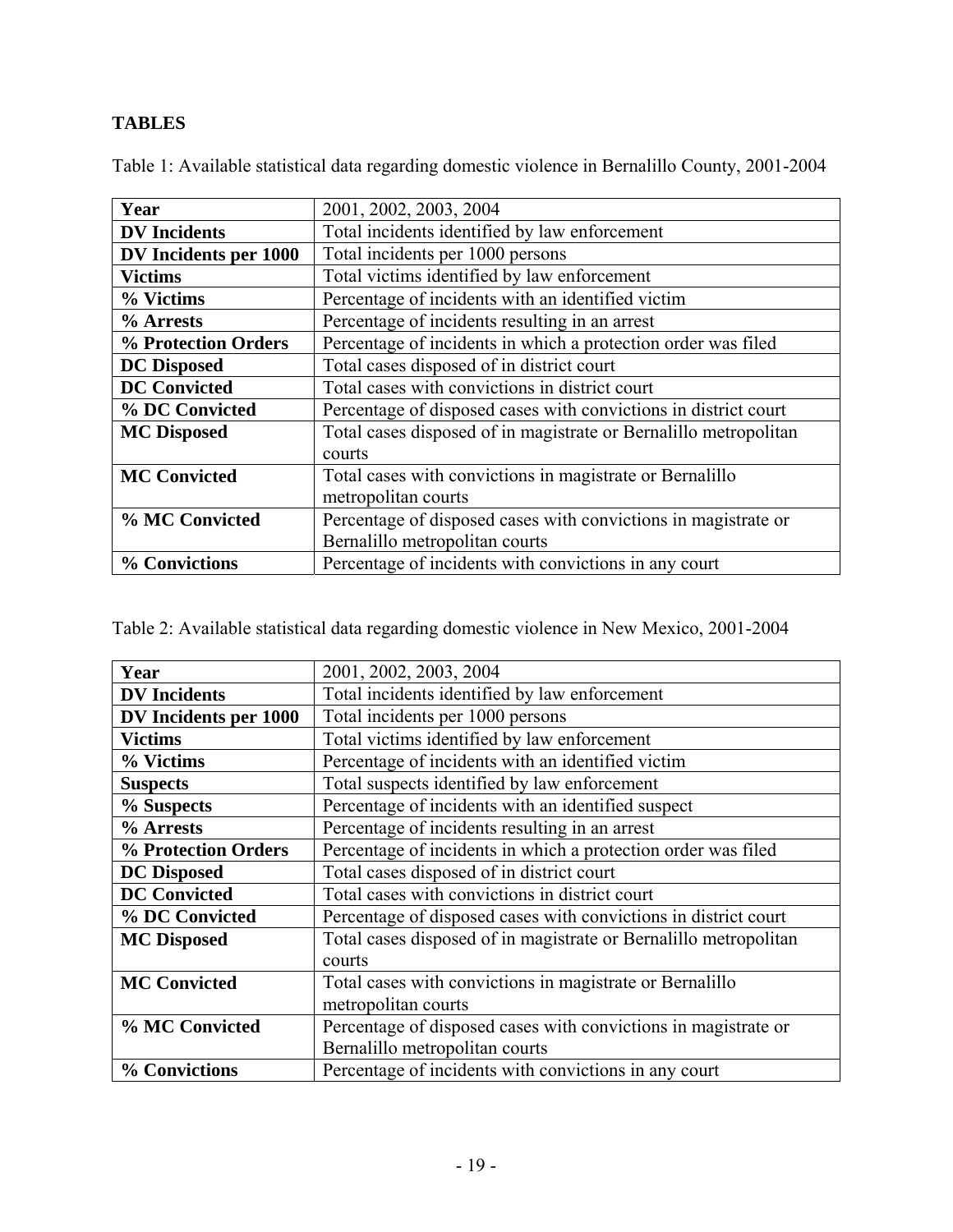Table 3: Attributes coded for individual newspaper articles captured with search term "domestic violence," 2001-2004

| Year                        | 2001, 2002, 2003, 2004                                                         |
|-----------------------------|--------------------------------------------------------------------------------|
| <b>Word Count</b>           | Total number of words in article                                               |
| <b>DV Word Count</b>        | Number of words in article actually pertaining to domestic violence            |
|                             | (if whole article is not about domestic violence or if only a portion          |
|                             | of article briefly refers to domestic violence, word count is defined          |
|                             | as the number of words in each paragraph that is related to                    |
|                             | domestic violence)                                                             |
| % Article                   | Percentage of article that is actually related to domestic violence            |
| <b>Story Type</b>           | Topic of the article, <i>i.e.</i> how the article refers to domestic violence: |
|                             | $0 =$ domestic violence not used in the way we are using it,                   |
|                             | including non-intimate partner violence                                        |
|                             | $1 = incident (alleged) of domestic violence$                                  |
|                             | $2 =$ victim (alleged) of domestic violence                                    |
|                             | $3$ = perpetrator (alleged) of domestic violence                               |
|                             | $4 =$ domestic violence advocate/organization/shelter                          |
|                             | $5$ = legislation relating to domestic violence                                |
|                             | $6$ = funding or fundraising for domestic violence                             |
|                             | $7 =$ domestic violence just mentioned in passing, including as                |
|                             | "buzz word" by politicians                                                     |
|                             | $8$ = event related to domestic violence                                       |
|                             | $9 =$ domestic violence in general but as focus of article                     |
| <b>Placement</b>            | Placement of the article in the newspaper: front page of paper, front          |
|                             | page of section, elsewhere in paper                                            |
| <b>Statistics</b>           | Statistics relating to domestic violence present or absent                     |
| <b>Graphics</b>             | Graphics relating to domestic violence present or absent                       |
| <b>Incident information</b> | Specific details about domestic violence incident present or absent            |
| <b>Headline</b>             | Headline with term "domestic violence" present or absent                       |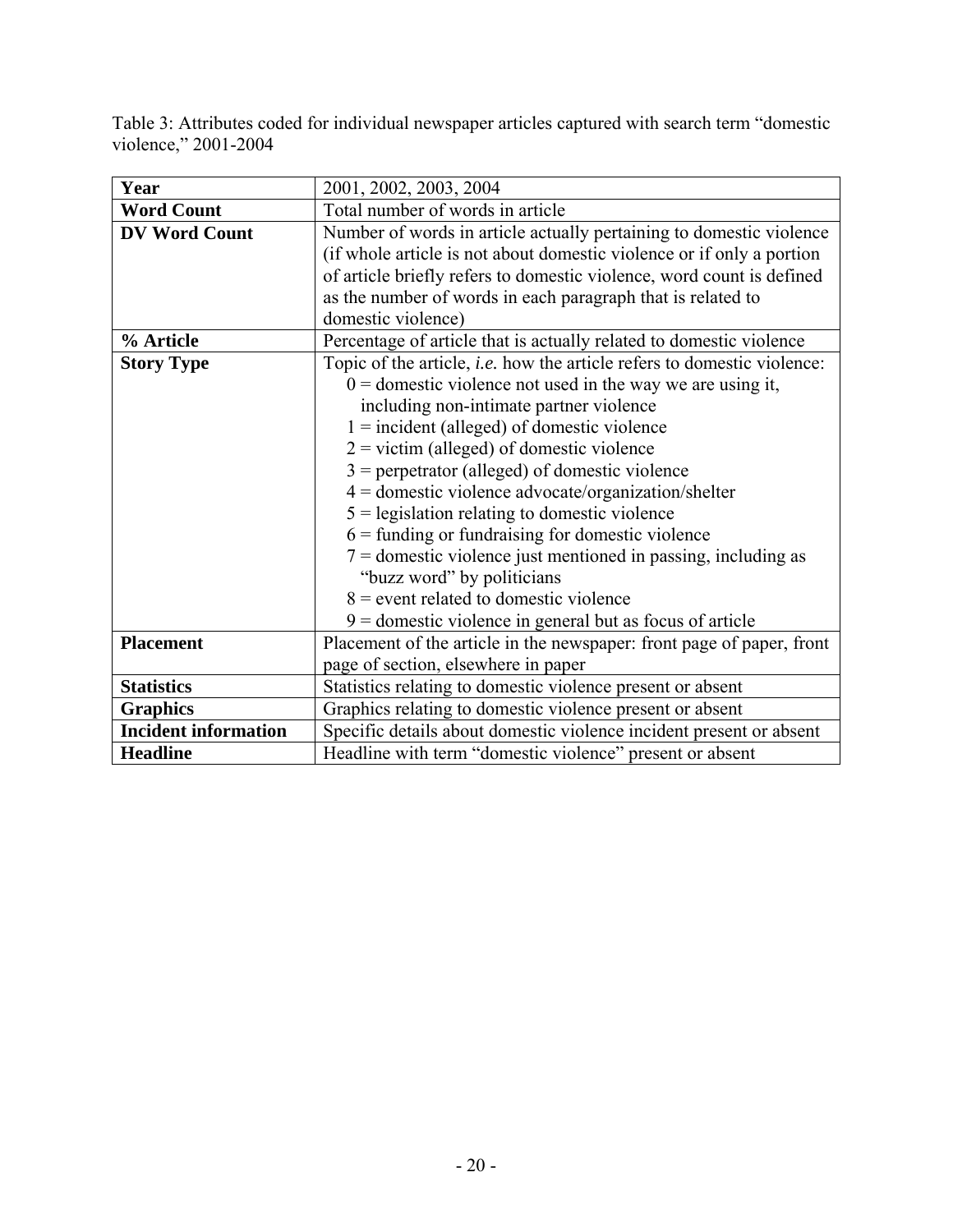|      |                  | DV               |         |                |                | $\frac{0}{0}$     |
|------|------------------|------------------|---------|----------------|----------------|-------------------|
|      | DV               | <b>Incidents</b> |         | $\frac{0}{0}$  | $\frac{0}{0}$  | <b>Protection</b> |
|      | <b>Incidents</b> | per 1000         | Victims | <b>Victims</b> | <b>Arrests</b> | <b>Orders</b>     |
| 2001 | 13325            | 23.9             | 1282    | 10%            | 25%            | 11%               |
| 2002 | 12684            | 22.7             | 1890    | 15%            | 24%            | 13%               |
| 2003 | 11848            | 21.3             | 2479    | 21%            | 22%            | 17%               |
| 2004 | 11897            | 21.4             | 2895    | 24%            | 23%            | 17%               |

Tables 4 & 5: Raw data regarding domestic violence in Bernalillo County, 2001-2004

|      | DC              | <b>DC</b>        | $\%$ DC   | <b>MC</b>       | <b>MC</b>        | $\%$ MC          | $\frac{0}{0}$      |
|------|-----------------|------------------|-----------|-----------------|------------------|------------------|--------------------|
|      | <b>Disposed</b> | <b>Convicted</b> | Convicted | <b>Disposed</b> | <b>Convicted</b> | <b>Convicted</b> | <b>Convictions</b> |
| 2001 | 644             | 256              | 38%       |                 |                  |                  |                    |
| 2002 | 684             | 293              | 43%       | 4420            | 725              | 16%              | 8%                 |
| 2003 | 635             | 289              | 45%       | 4446            | 422              | 9%               | 6%                 |
| 2004 | 1306            | 556              | 43%       | 3754            | 234              | 6%               | 7%                 |

Tables 6 & 7: Raw data regarding domestic violence in New Mexico, 2001-2004

|      |                  | DV               |                |                |                 |                 |                | $\frac{0}{0}$     |
|------|------------------|------------------|----------------|----------------|-----------------|-----------------|----------------|-------------------|
|      | DV               | <b>Incidents</b> |                | $\frac{0}{0}$  |                 | $\frac{0}{0}$   | $\frac{0}{0}$  | <b>Protection</b> |
|      | <b>Incidents</b> | per 1000         | <b>Victims</b> | <b>Victims</b> | <b>Suspects</b> | <b>Suspects</b> | <b>Arrests</b> | <b>Orders</b>     |
| 2001 | 26544            | 15.5             | 19913          | 75%            | 17648           | 66%             | 28%            | 21%               |
| 2002 | 24905            | 15.8             | 17397          | 70%            | 16082           | 64%             | 33%            | 26%               |
| 2003 | 25644            | 14.7             | 15517          | 60%            | 14284           | 56%             | 31%            | 27%               |
| 2004 | 26940            | 15.3             | 7793           | 66%            | 15866           | 59%             | 30%            | 26%               |

|      | DC              | DC               | $%$ DC           | MC              | <b>MC</b>        | $\%$ MC          | $\frac{6}{6}$      |
|------|-----------------|------------------|------------------|-----------------|------------------|------------------|--------------------|
|      | <b>Disposed</b> | <b>Convicted</b> | <b>Convicted</b> | <b>Disposed</b> | <b>Convicted</b> | <b>Convicted</b> | <b>Convictions</b> |
| 2001 | 1403            | 606              | 43%              |                 |                  |                  |                    |
| 2002 | 1678            | 729              | 43%              | 10490           | 3527             | 34%              | 17%                |
| 2003 | 1076            | 487              | 45%              | 11125           | 3300             | 30%              | 15%                |
| 2004 | 2809            | 281              | 46%              | 11489           | 3146             | 27%              | 16%                |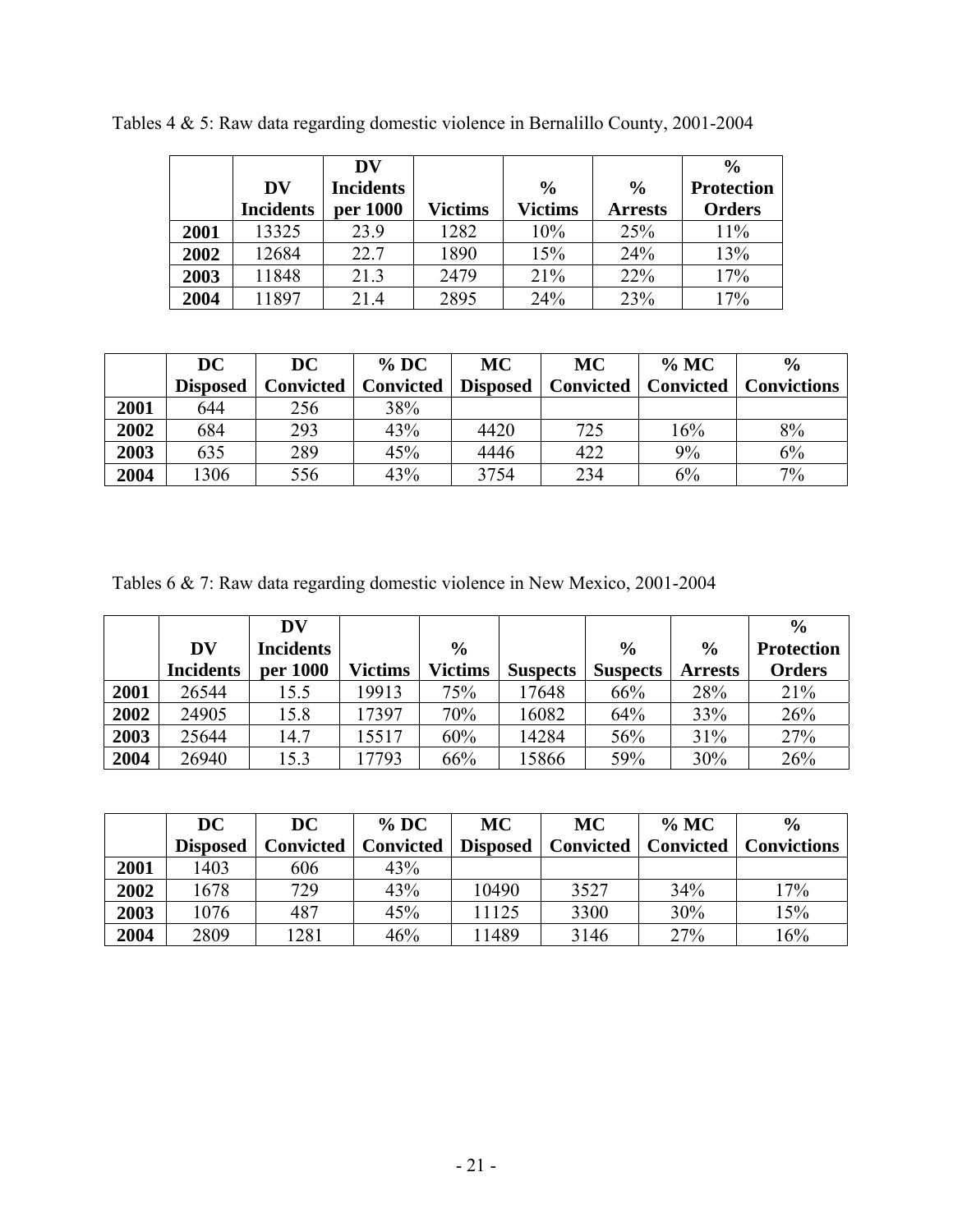|       |   |                |              |     |    |    |     |     |                  | Q   | Total |
|-------|---|----------------|--------------|-----|----|----|-----|-----|------------------|-----|-------|
| 2001  | − | $\overline{ }$ |              | 51  | 40 |    | 48  | 160 | . <del>. .</del> | つつ  | 377   |
| 2002  | ◠ | 35             | −            | 38  | 16 |    | 26  | 214 | 17               | 41  | 407   |
| 2003  |   | 35             |              | 37  | 24 | 22 | 17  | 201 | ۰7               |     | 410   |
| 2004  | ◠ | 40             | $\mathsf{L}$ | −   | 8  | 4  | 18  | 278 | 3                | 28  | 484   |
| Total |   | っっ             | 29           | 197 | 98 | 42 | .09 | 853 | 64               | .47 | 678   |

Table 8: Total Number of Articles per Year per Story Type

Table 9: Number of Articles per Percentage of Article Devoted to Subject of Domestic Violence (not including 12 articles unrelated to domestic violence, *i.e.* story type 0)

|       | $< 1\%$ | $1 - 10\%$ | $11 - 20%$ | 21-30% | $31 - 40\%$ | 41-50% |
|-------|---------|------------|------------|--------|-------------|--------|
| 2001  |         | 187        |            |        |             |        |
| 2002  |         | 195        | 50         |        |             |        |
| 2003  |         | 183        | 52         |        |             |        |
| 2004  |         | 213        |            |        |             |        |
| Total |         | 778        | 226        |        |             |        |

|       | 51-60% | 61-70% | 71-80% | 81-90% | $91-99%$ | 100% | Total |
|-------|--------|--------|--------|--------|----------|------|-------|
| 2001  |        |        |        |        |          | 102  | 370   |
| 2002  |        |        |        |        |          | 131  | 405   |
| 2003  |        |        |        |        |          | 153  | 409   |
| 2004  |        |        |        |        |          | 142  | 482   |
| Total |        |        |        |        |          | 528  | 1666  |

Table 10: Number of Articles per Year per Story Type (not including articles with ≤ 20% of article devoted to subject of domestic violence)

|       |    |    |     |     |    |      |    |     | Total |
|-------|----|----|-----|-----|----|------|----|-----|-------|
| 2001  | .6 |    |     | 18  | 24 | ۱9   |    | 26  | 130   |
| 2002  | 25 |    | l 6 | ר ו | 13 | 26   | 14 | 41  | 157   |
| 2003  | 33 |    | 16  | 19  |    | 19   | 14 | 49  | 173   |
| 2004  | 38 |    | 33  |     |    | 46   |    | 28  | 196   |
| Total |    | າາ | 78  | 64  | 58 | l 10 | 47 | .44 | 656   |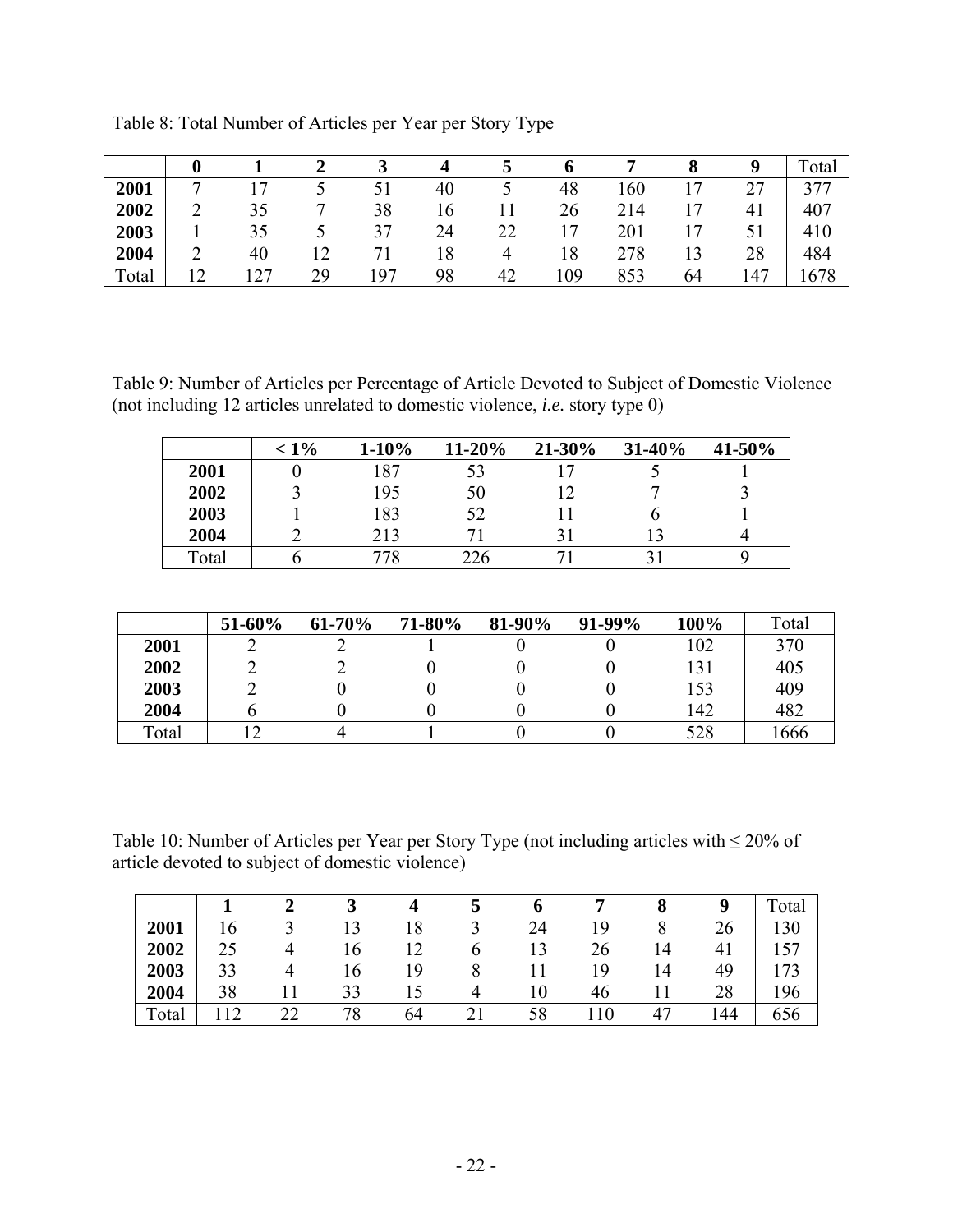Table 11: Percentage of Articles per Year per Story Type (not including articles with ≤ 20% of article devoted to subject of domestic violence)

|            |               |       |           | $\Delta$   | 5     | $\overline{\mathbf{6}}$ |                                       |       |     |
|------------|---------------|-------|-----------|------------|-------|-------------------------|---------------------------------------|-------|-----|
|            |               |       |           |            |       |                         | <b>2001</b> 12% 2% 10% 14% 2% 18% 15% | $6\%$ | 20% |
|            | $2002 \ 16\%$ |       | $3\%$ 10% | $8\%$      | $4\%$ |                         | $8\%$ 17%                             | $9\%$ | 26% |
|            | $2003$ 19%    | $2\%$ |           | $9\%$ 11\% | $5\%$ |                         | $6\%$ 11%                             | $8\%$ | 28% |
| $2004$ 19% |               |       | $6\%$ 17% | 8%         | $2\%$ | $5\%$                   | 23%                                   | $6\%$ | 14% |

Table 12: Number and Percentage of Articles per Year per Placement of Article

|       | <b>Front Page</b> | <b>Front Page</b> | <b>Elsewhere</b> | <b>Front Page</b> | <b>Front Page</b> | <b>Elsewhere</b> |
|-------|-------------------|-------------------|------------------|-------------------|-------------------|------------------|
|       | of Paper          | of Section        | in Paper         | of Paper          | of Section        | in Paper         |
| 2001  | 14                | 14                | 102              | 11%               | 11%               | 78%              |
| 2002  | 22                | 36                | 99               | 14%               | 23%               | 63%              |
| 2003  | 32                | 41                | 100              | 18%               | 24%               | 58%              |
| 2004  | 25                | 38                | 133              | 13%               | 19%               | 68%              |
| Total | 93                | 29                | 434              |                   |                   |                  |

Table 13: Number of Articles per Year per Presence or Absence of Statistics Relating to Domestic Violence

|       | <b>Presence</b><br>of | <b>Absence</b><br>оf | <b>Presence</b><br>оf | <b>Absence</b><br>of |
|-------|-----------------------|----------------------|-----------------------|----------------------|
|       | <b>Statistics</b>     | <b>Statistics</b>    | <b>Statistics</b>     | <b>Statistics</b>    |
| 2001  | 15                    | 115                  | 12%                   | 88%                  |
| 2002  | 26                    | 131                  | 17%                   | 83%                  |
| 2003  | 27                    | 146                  | 16%                   | 84%                  |
| 2004  | 30                    | 166                  | 15%                   | 85%                  |
| Total | 98                    | 558                  |                       |                      |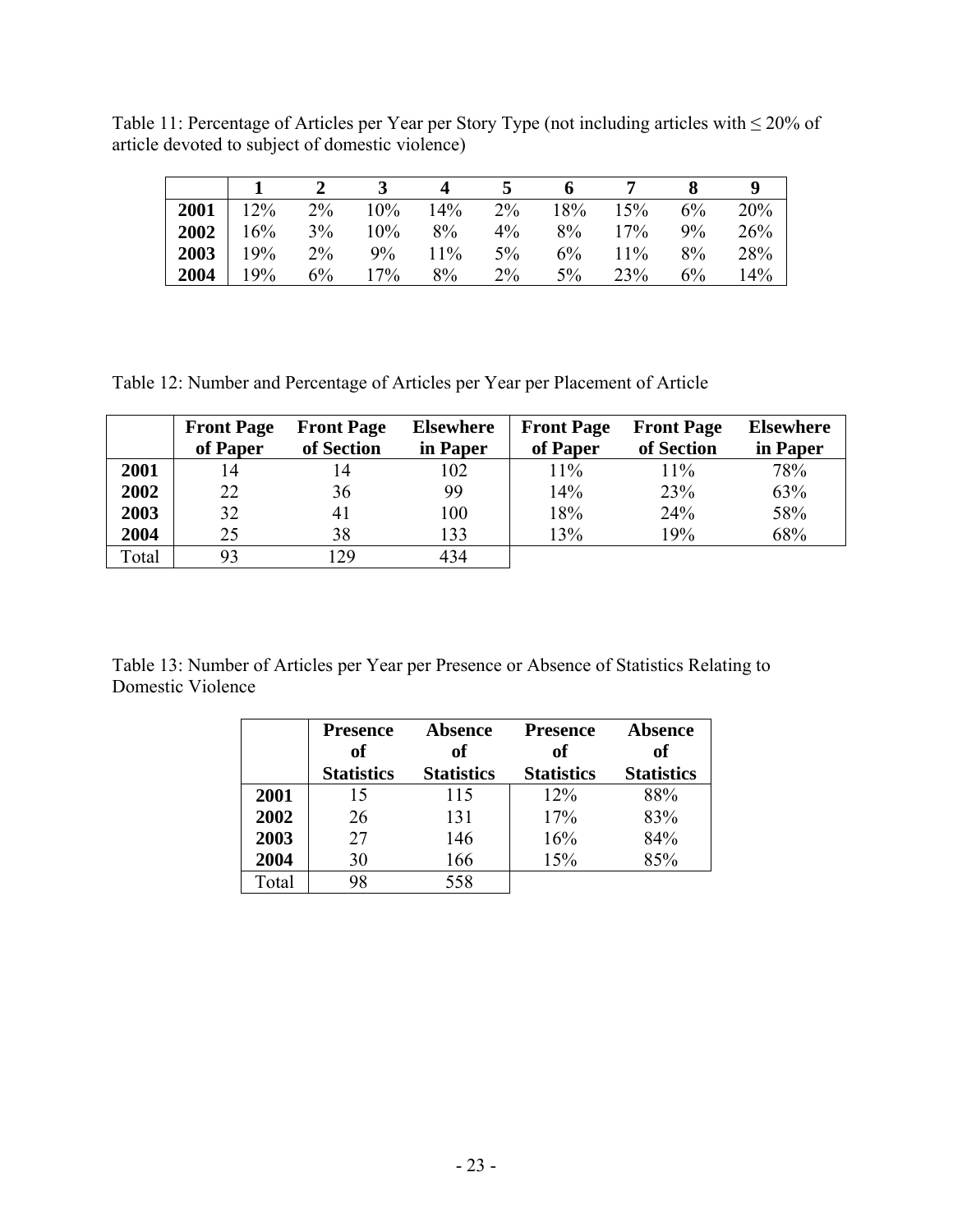|       | <b>Presence</b><br>of | <b>Absence</b><br>of | <b>Presence</b><br>of | <b>Absence</b><br>of |
|-------|-----------------------|----------------------|-----------------------|----------------------|
|       | <b>Graphics</b>       | <b>Graphics</b>      | <b>Graphics</b>       | <b>Graphics</b>      |
| 2001  | 27                    | 103                  | 21%                   | 79%                  |
| 2002  | 39                    | 118                  | 25%                   | 75%                  |
| 2003  | 54                    | 119                  | 31%                   | 69%                  |
| 2004  | 37                    | 159                  | 19%                   | 81%                  |
| Total | 157                   |                      |                       |                      |

Table 14: Number of Articles per Year per Presence or Absence of Graphics Relating to Domestic Violence

Table 15: Number of Articles per Year per Presence or Absence of Specific Details Regarding a Domestic Violence Incident

|       | <b>Presence of</b><br><b>Incident</b> | Absence of<br><b>Incident</b> | <b>Presence of</b><br>Incident | Absence of<br><b>Incident</b> |
|-------|---------------------------------------|-------------------------------|--------------------------------|-------------------------------|
|       | <b>Details</b>                        | <b>Details</b>                | <b>Details</b>                 | <b>Details</b>                |
| 2001  | 21                                    | 109                           | 16%                            | 84%                           |
| 2002  | 26                                    | 131                           | 17%                            | 83%                           |
| 2003  | 41                                    | 132                           | 24%                            | 76%                           |
| 2004  | 45                                    | 151                           | 23%                            | 77%                           |
| Total | 33                                    | 523                           |                                |                               |

Table 16: Number of Articles per Year per Presence or Absence of "Domestic Violence" in Headline of Article

|       | <b>Presence of</b><br>" $DV"$ in<br><b>Headline</b> | Absence of<br>$\mathbf{Y}$ in<br><b>Headline</b> | <b>Presence of</b><br>" $DV"$ in<br><b>Headline</b> | Absence of<br>$\mathbf{Y}$ in<br><b>Headline</b> |
|-------|-----------------------------------------------------|--------------------------------------------------|-----------------------------------------------------|--------------------------------------------------|
|       |                                                     |                                                  |                                                     |                                                  |
| 2001  | 13                                                  | 117                                              | 10%                                                 | 90%                                              |
| 2002  | 23                                                  | 134                                              | 15%                                                 | 85%                                              |
| 2003  | 24                                                  | 149                                              | 14%                                                 | 86%                                              |
| 2004  | 20                                                  | 176                                              | 10%                                                 | 90%                                              |
| Total | 80                                                  | 576                                              |                                                     |                                                  |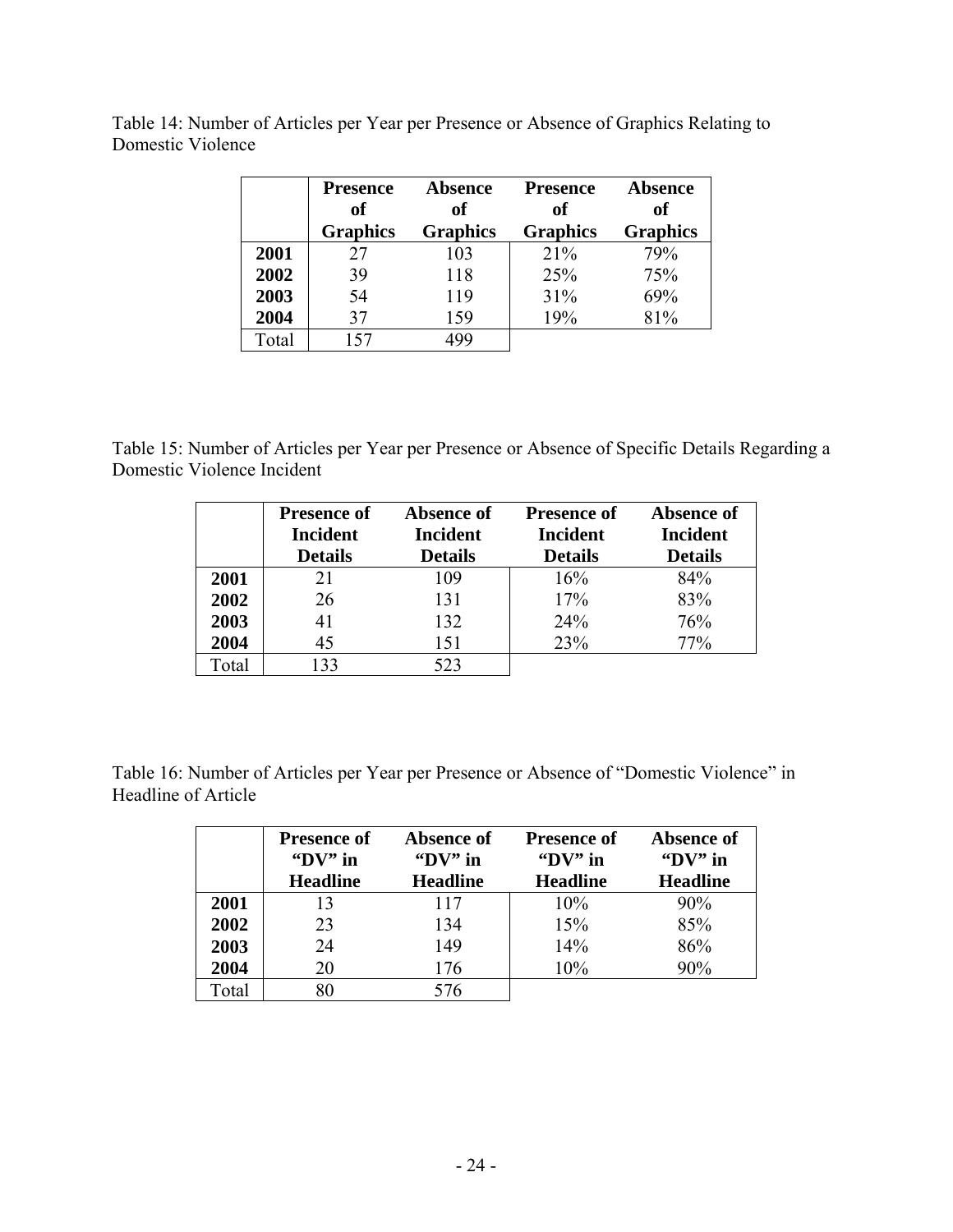Table 17: Percentage of Articles about Domestic Violence Incidents per Actual Incidents of Domestic Violence as Identified by Law Enforcement per Year

|      | Articles About DV Incidents per Actual Articles About DV Incidents per Actual |                                |
|------|-------------------------------------------------------------------------------|--------------------------------|
|      | <b>Incidents in Bernalillo County</b>                                         | <b>Incidents in New Mexico</b> |
| 2001 | $0.12\%$                                                                      | 0.06%                          |
| 2002 | $0.20\%$                                                                      | 0.10%                          |
| 2003 | 0.28%                                                                         | 0.13%                          |
| 2004 | $0.32\%$                                                                      | 0.14%                          |

Table 18: Percentage of Articles about Domestic Violence in General per Actual Incidents of Domestic Violence as Identified by Law Enforcement per Year

|      | <b>Articles About Domestic Violence per</b><br><b>Actual Incidents in Bernalillo County</b> | <b>Articles About Domestic Violence per</b><br><b>Actual Incidents in New Mexico</b> |
|------|---------------------------------------------------------------------------------------------|--------------------------------------------------------------------------------------|
| 2001 | $0.98\%$                                                                                    | $0.49\%$                                                                             |
| 2002 | 1.24%                                                                                       | $0.63\%$                                                                             |
| 2003 | 1.46%                                                                                       | $0.67\%$                                                                             |
| 2004 | 1.65%                                                                                       | $0.73\%$                                                                             |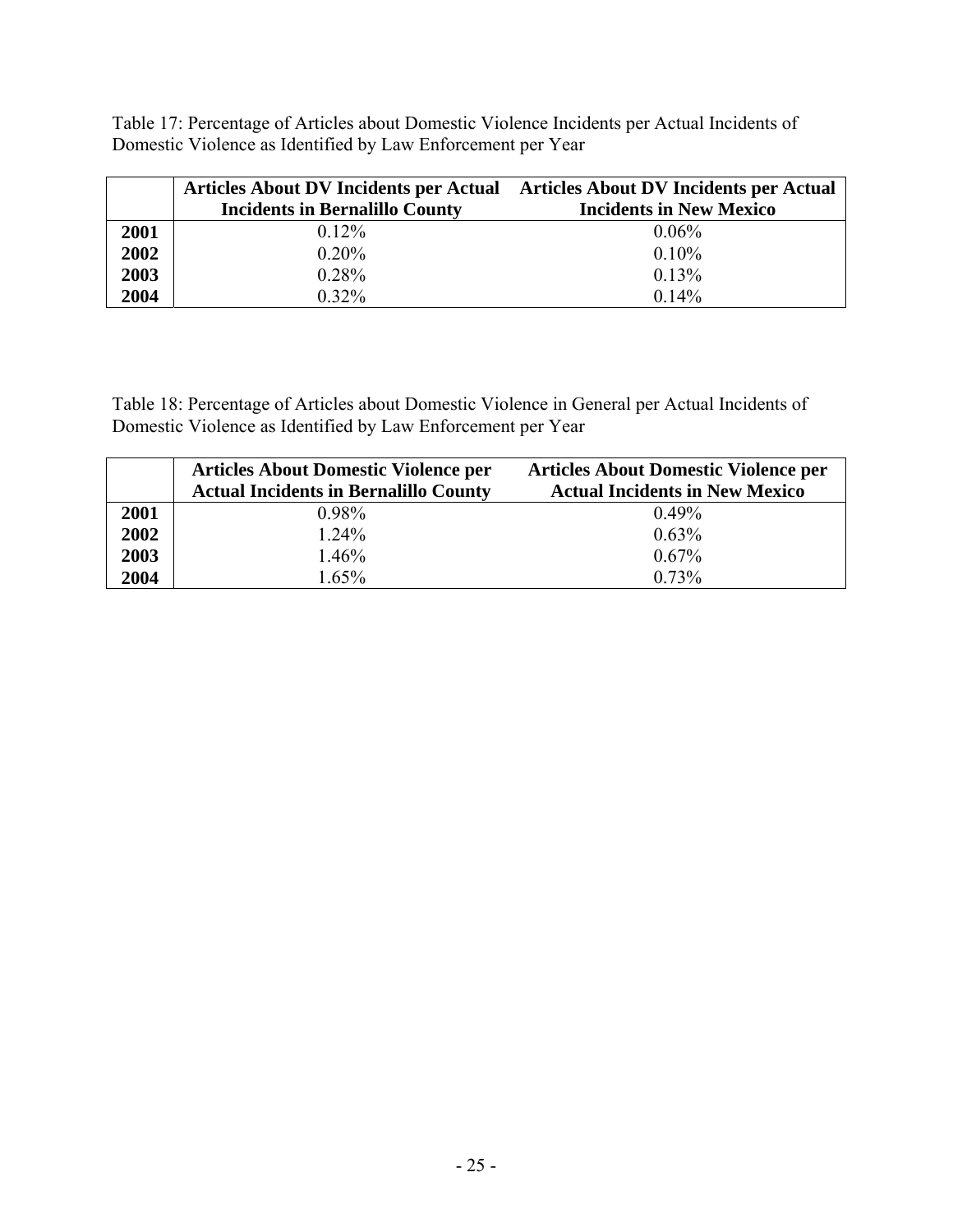## **FIGURES**



Figure 1: Bernalillo County: Total Incidents and Victims Identified by Law Enforcement

Figure 2: New Mexico: Total Incidents, Victims, and Suspects Identified by Law Enforcement

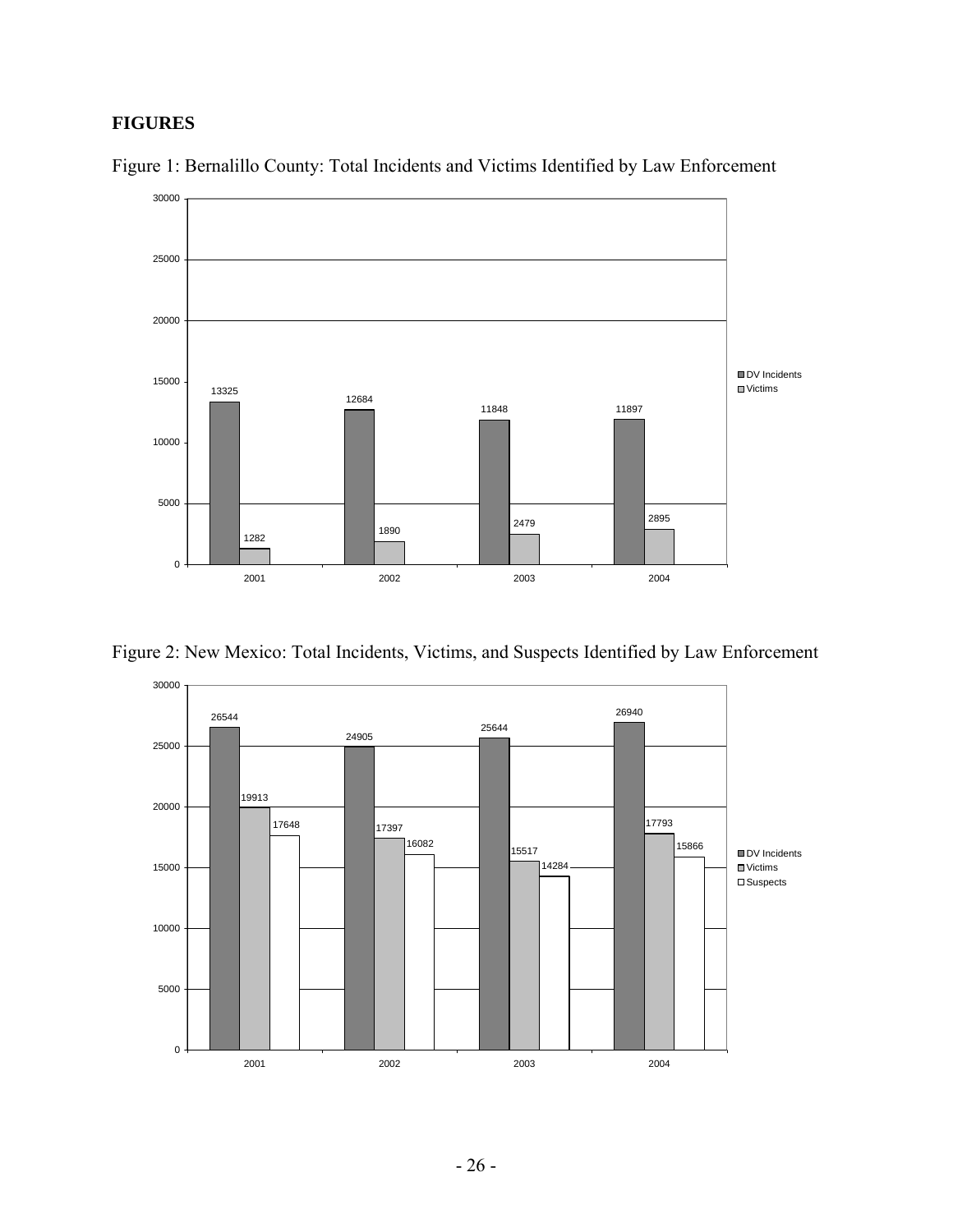

Figure 3: Bernalillo County: DV Incidents per 1000

Figure 4: New Mexico: DV Incidents per 1000

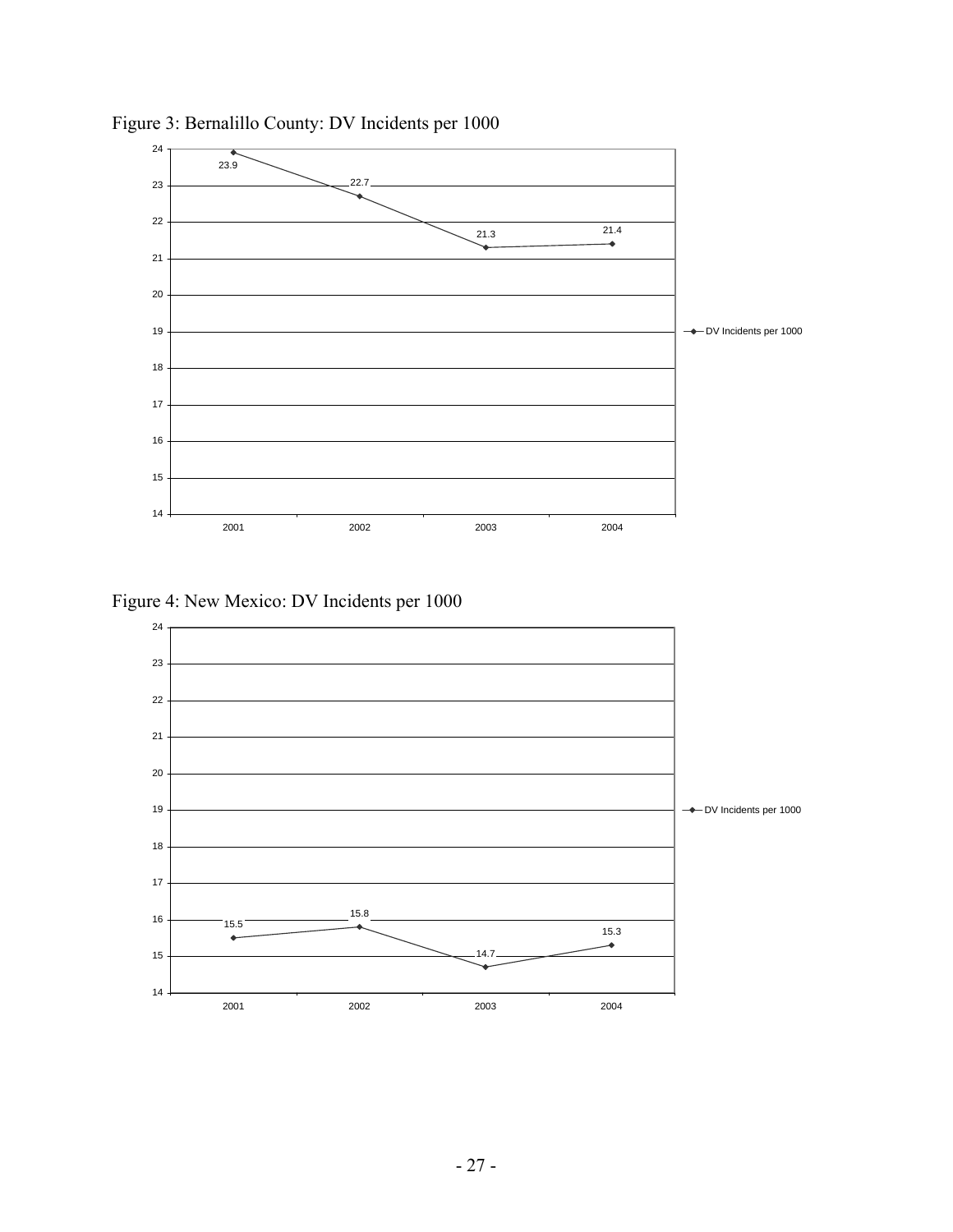

Figure 5: Bernalillo County: Percentage of Incidents with an Identified Victim, Resulting in an Arrest, and Resulting in the Filing of a Protection Order

Figure 6: New Mexico: Percentage of Incidents with an Identified Victim, an Identified Suspect, Resulting in an Arrest, and Resulting in the Filing of a Protection Order

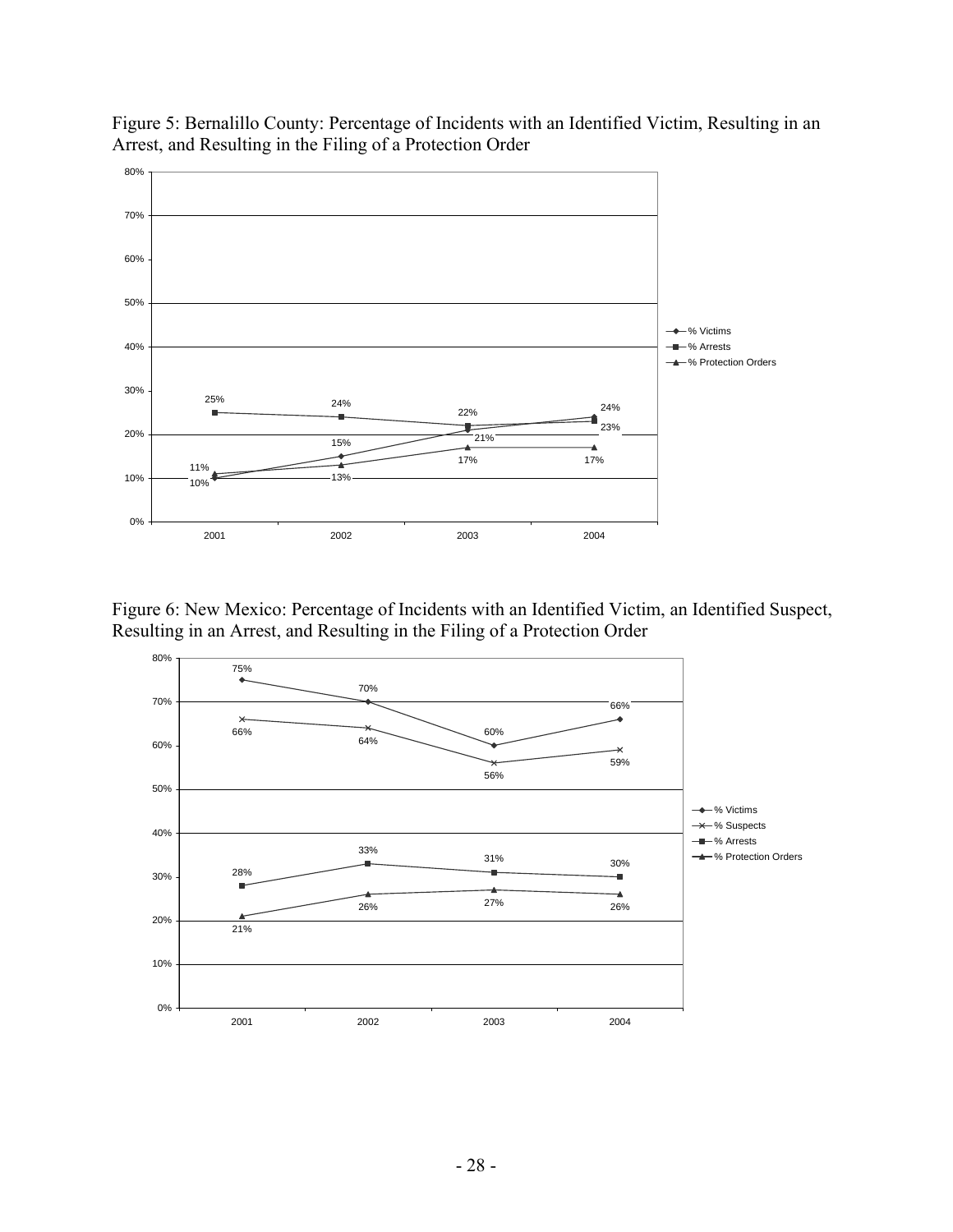

Figure 7: Bernalillo County: Cases Disposed of and Convictions for District Courts and for Magistrate and Bernalillo Metropolitan Courts

Figure 8: New Mexico: Cases Disposed of and Convictions for District Courts and for Magistrate and Bernalillo Metropolitan Courts

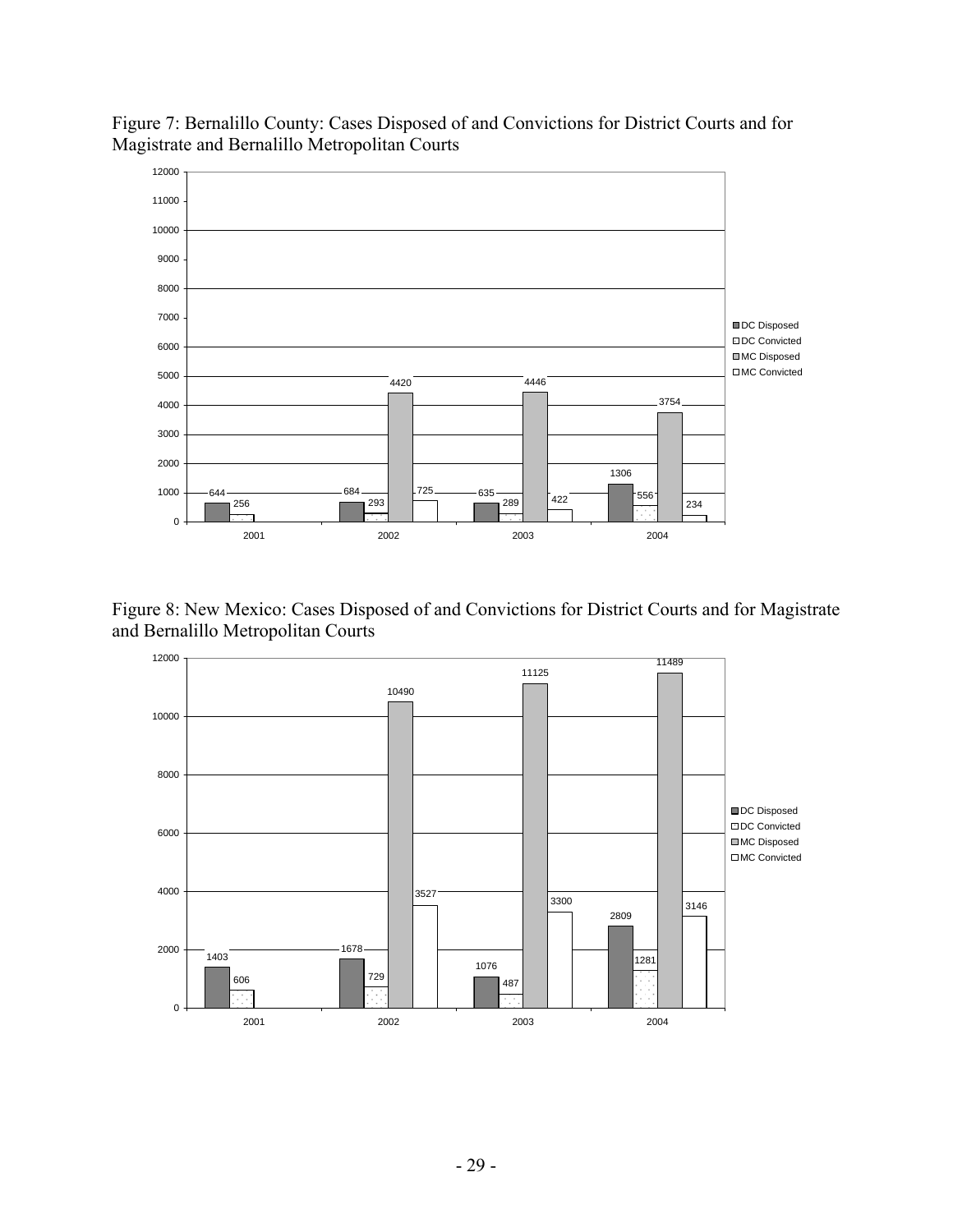Figure 9: Bernalillo County: Percentage of Disposed Cases with Convictions in District Courts and in Magistrate and Bernalillo Metropolitan Courts, Percentage of Incidents in Which a Conviction Was Obtained



Figure 10: New Mexico: Percentage of Disposed Cases with Convictions in District Courts and in Magistrate and Bernalillo Metropolitan Courts, Percentage of Incidents in Which a Conviction Was Obtained

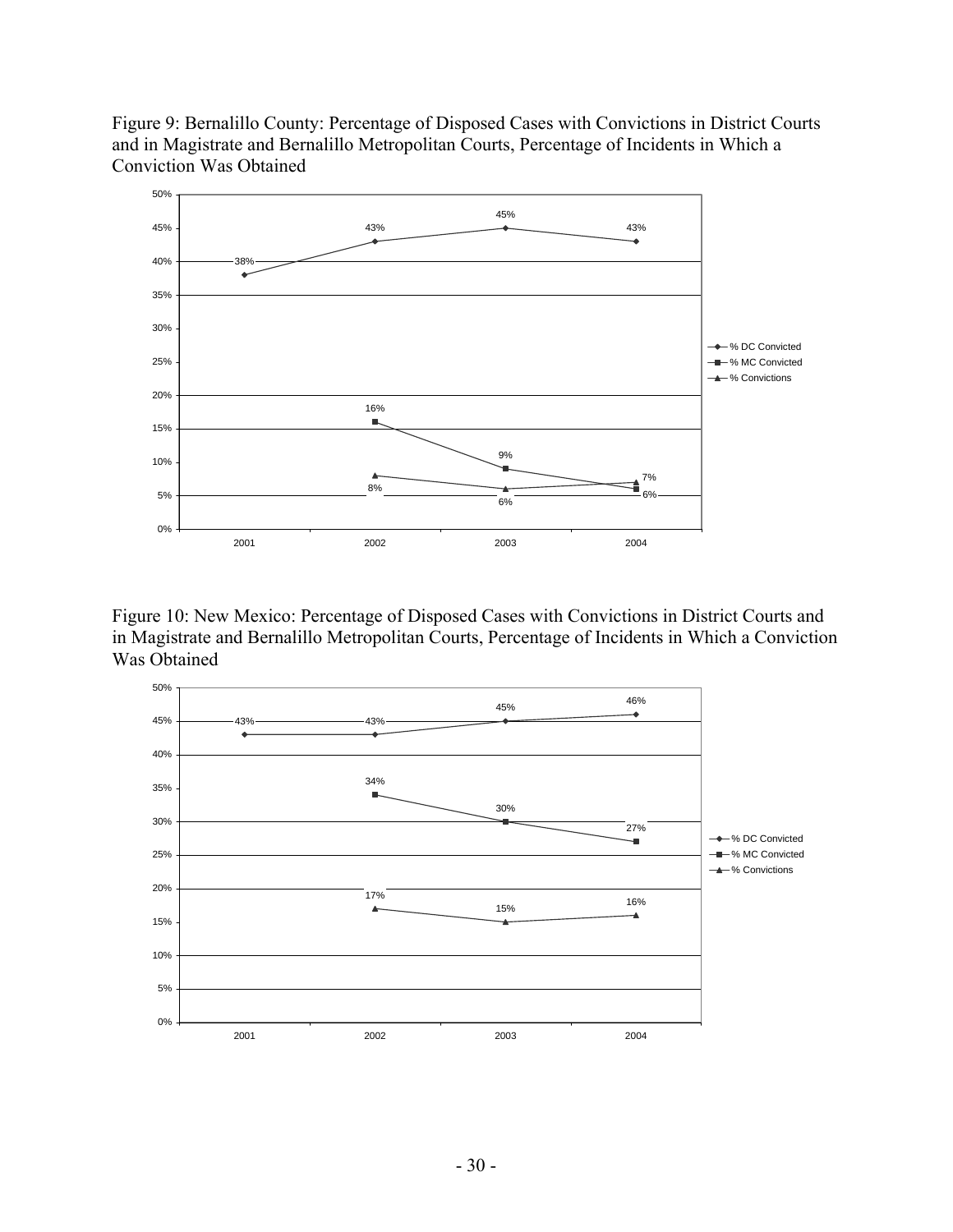Figure 11: Number of Articles per Percentage of Article Devoted to Subject of Domestic Violence (not including 12 articles completely unrelated to domestic violence, *i.e.* story type 0)



Figure 12: Number of Articles per Year (not including articles with  $\leq$  20% of article devoted to subject of domestic violence)

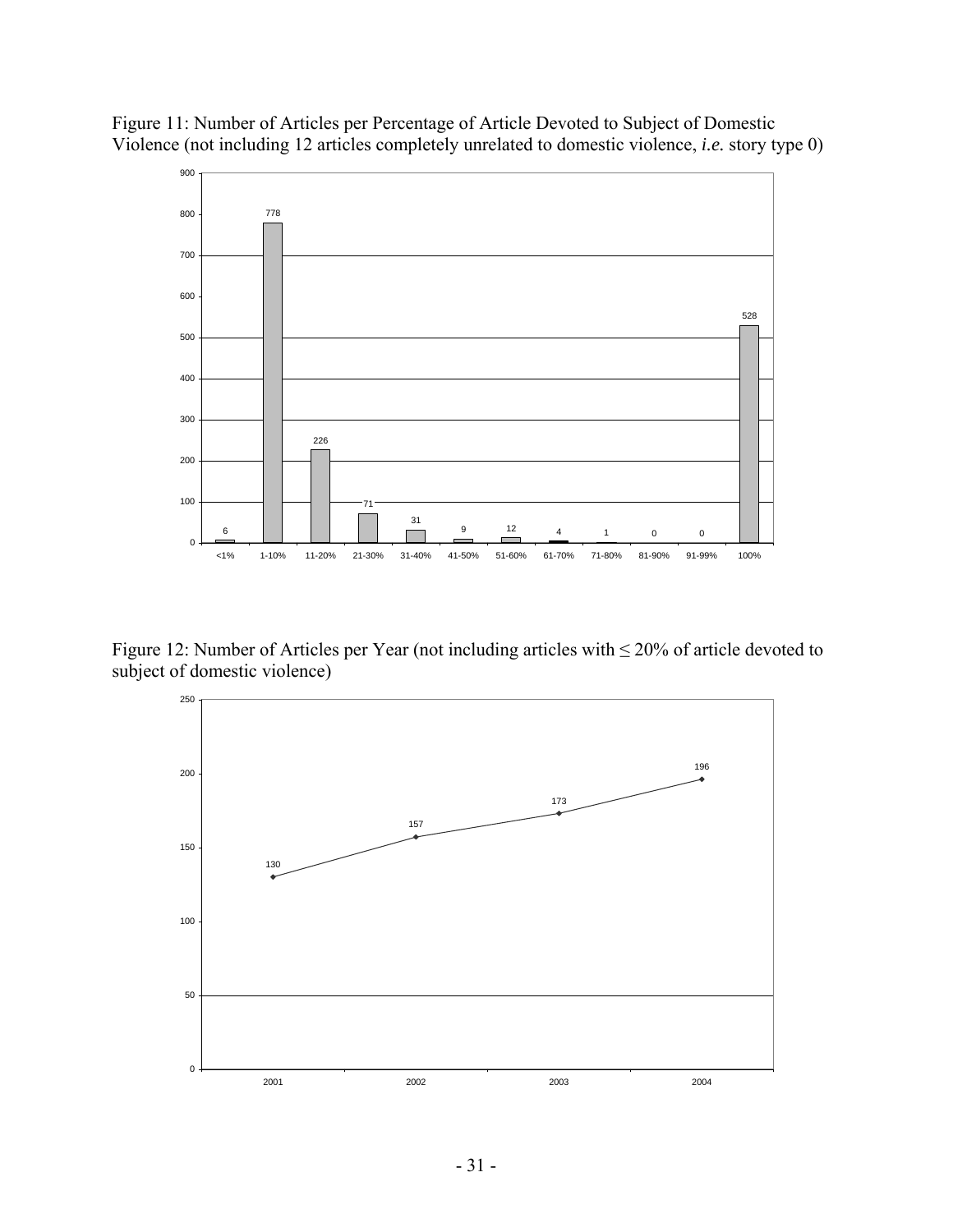

Figure 13: Number of Articles per Year per Story Type

Figure 14: Number of Articles per Story Type per Year

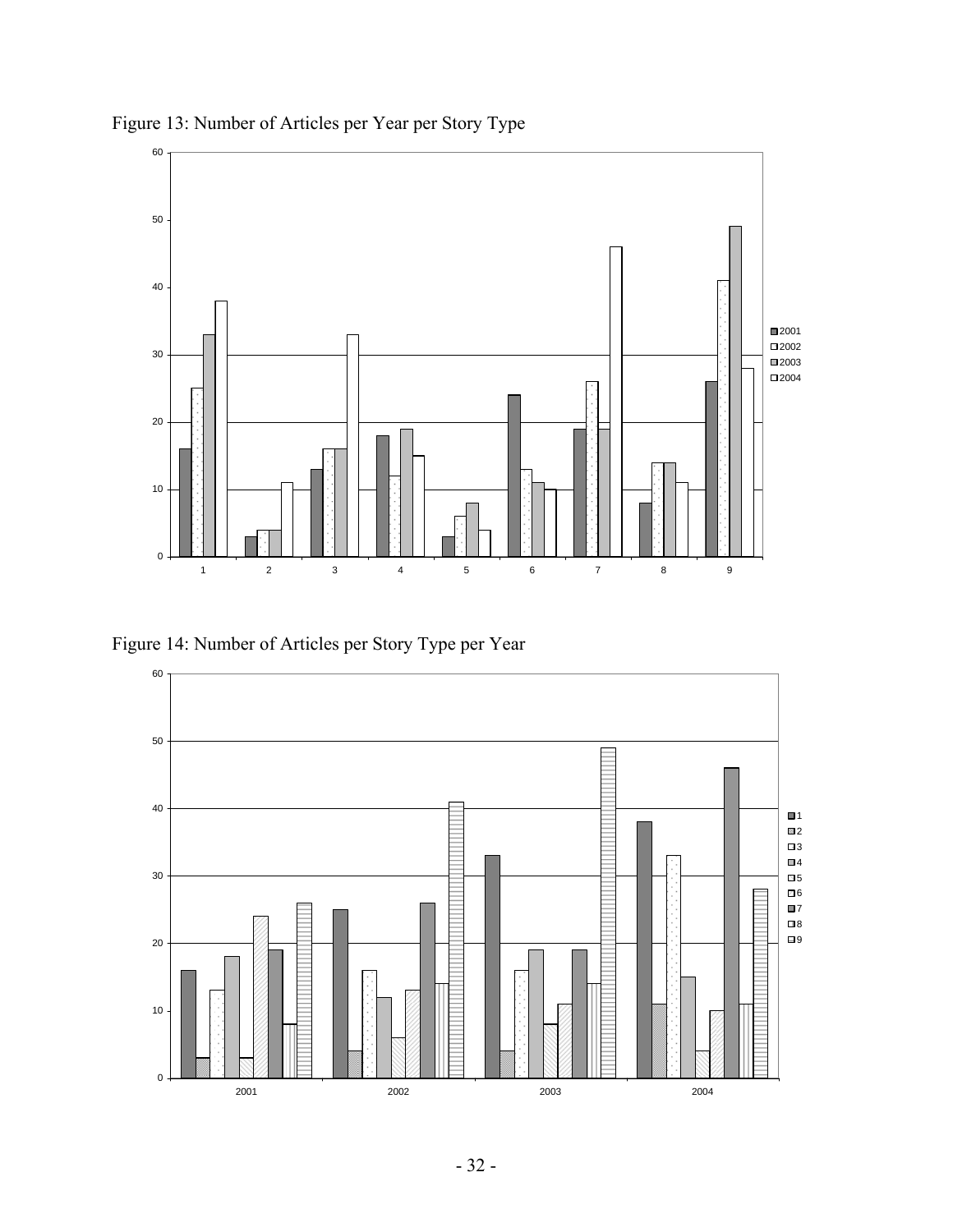

Figure 15: Percentage of Articles per Year per Story Type

Figure 16: Percentage of Articles per Story Type per Year

![](_page_35_Figure_3.jpeg)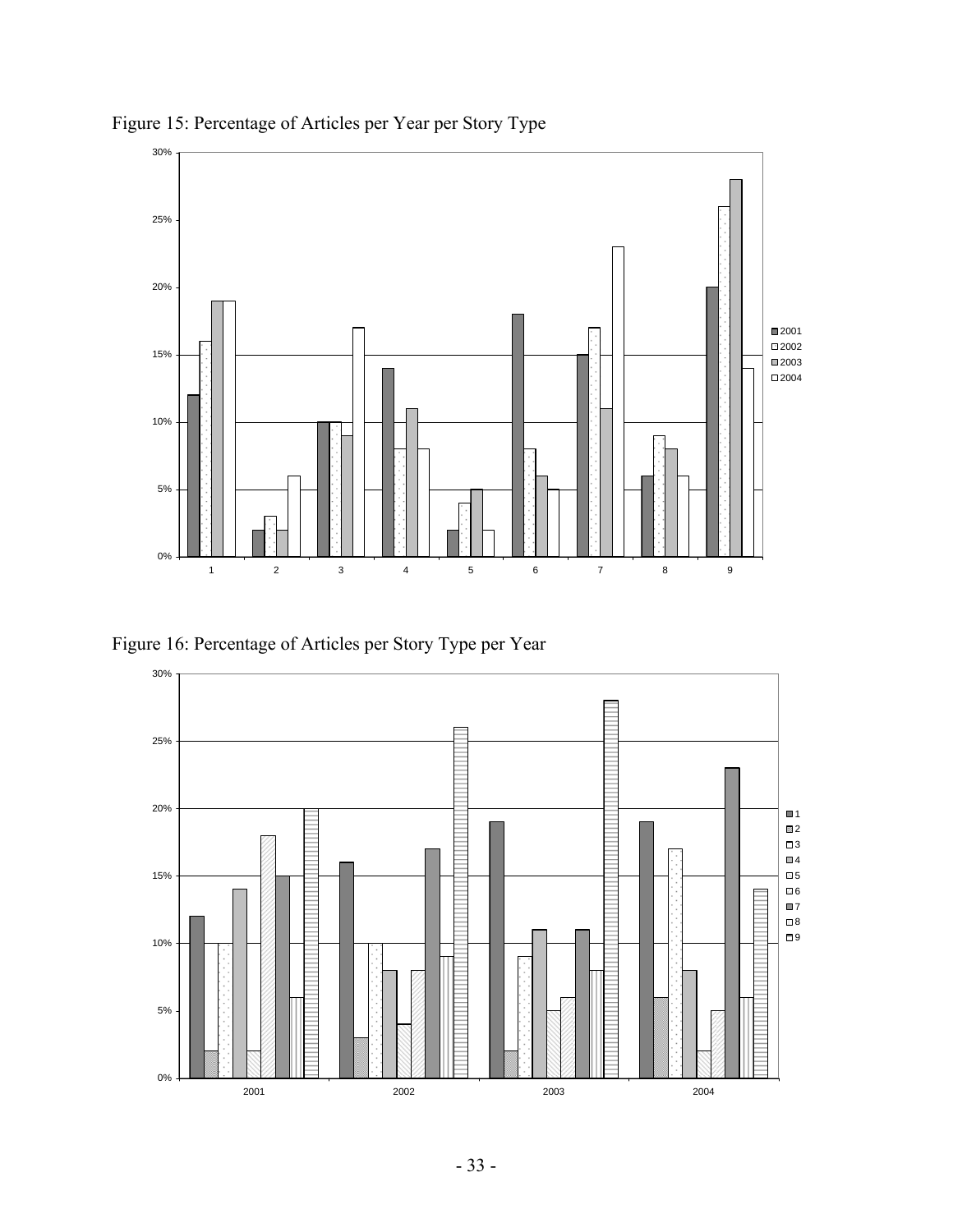![](_page_36_Figure_0.jpeg)

Figure 17: Percentage of Placement of Article per Year

Figure 18: Percentage of Articles with Statistics and with Graphics per Year

![](_page_36_Figure_3.jpeg)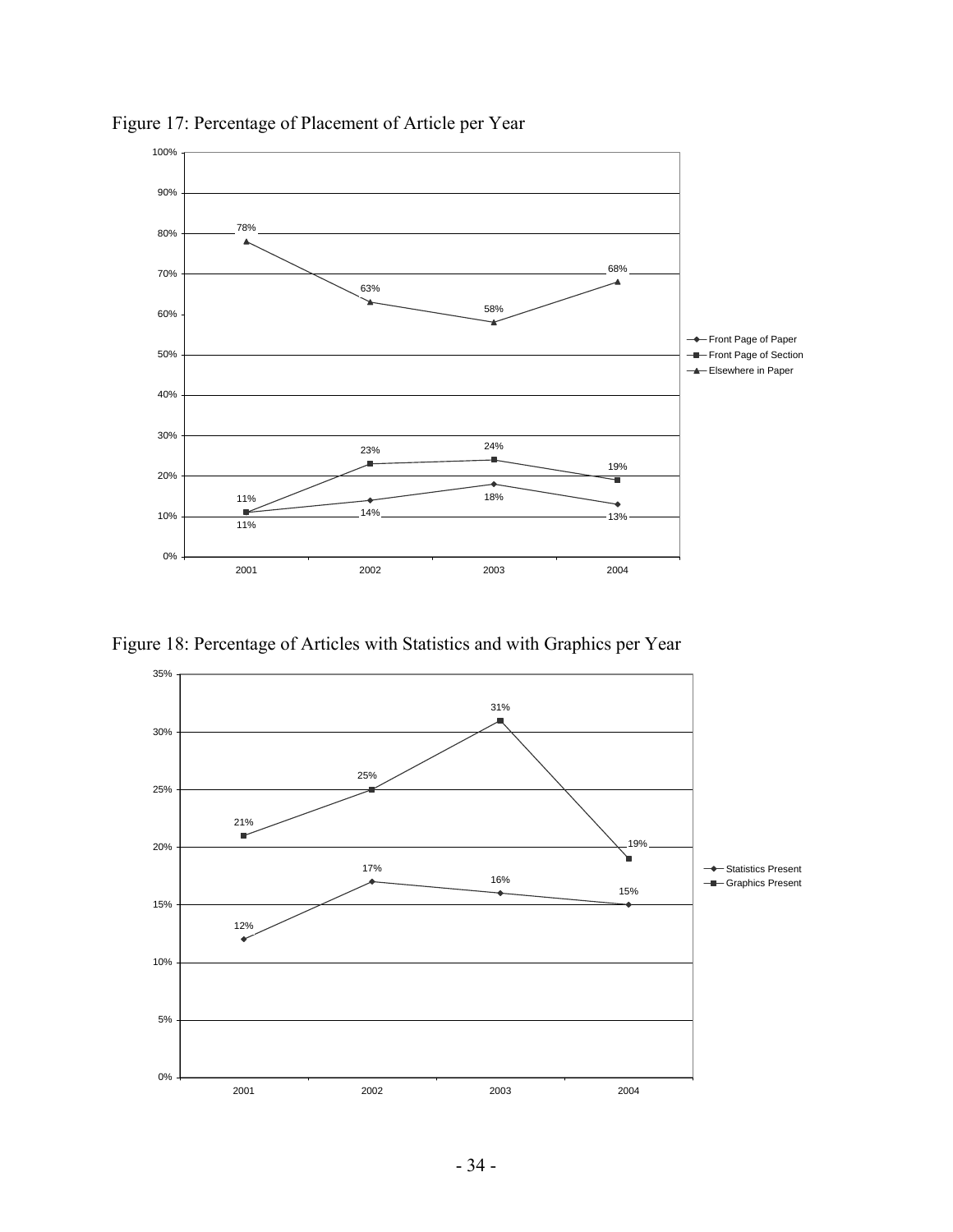![](_page_37_Figure_0.jpeg)

Figure 19: Percentage of Articles with Specific Details Regarding a Domestic Violence Incident and with "Domestic Violence" in Headline per Year